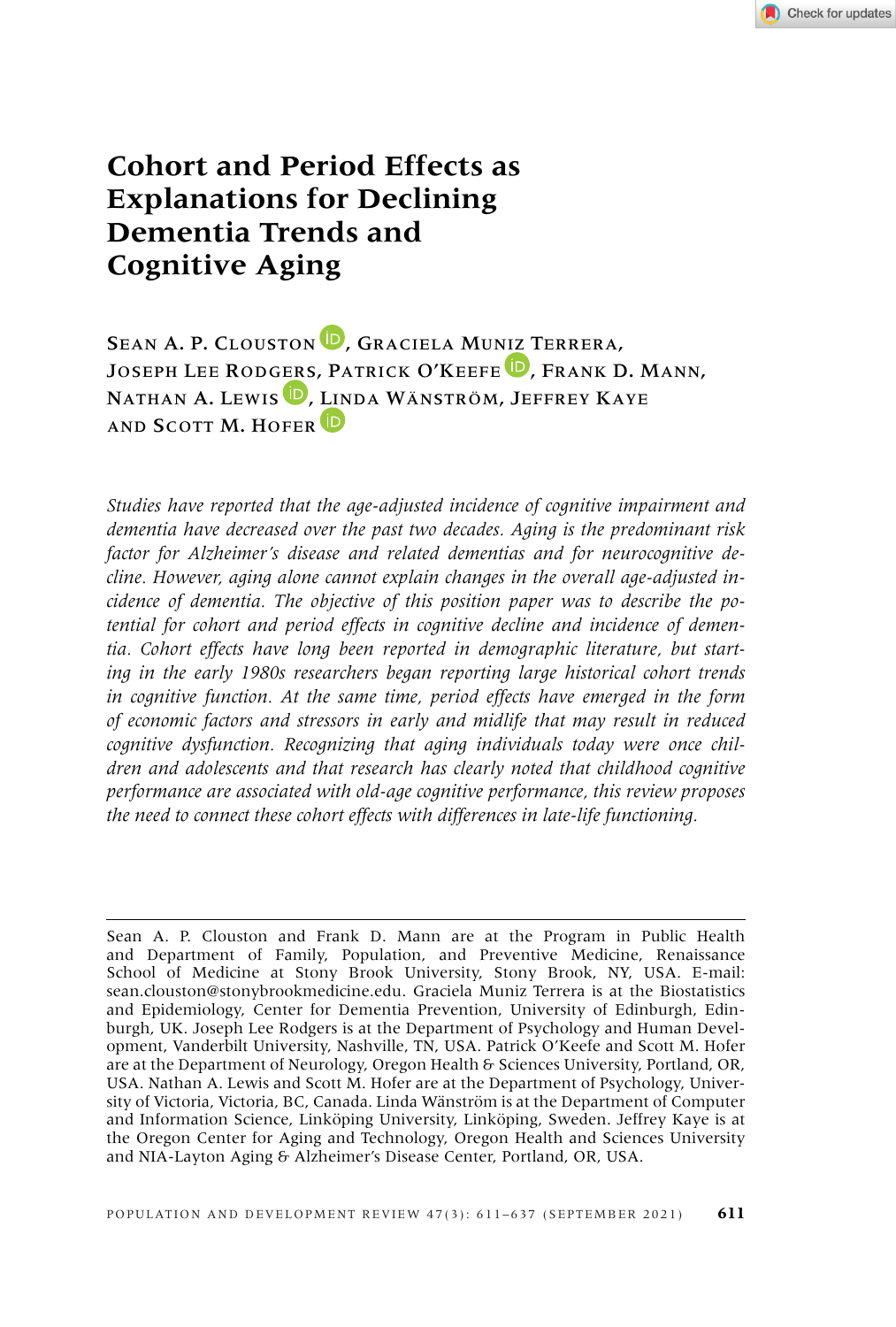# Introduction

Alzheimer's disease and related dementia (ADRD) is believed to affect more than 43 million people worldwide, accounting for 2.4 million deaths per year. ADRD is the fifth leading cause of death worldwide, accountable for more than 28 million disability-adjusted life-years lost globally (Nichols et al. 2019). In preclinical phases, ADRD is characterized by slow but progressive cognitive declines including those in verbal memory, processing speed, visuospatial ability, fluency, and executive functioning (Richards and Deary 2014; Karr et al. 2018). The end result within an individual is many years of cognitive decline progressing through mild and then more severe forms of cognitive impairment (Bruscoli and Lovestone 2004). ADRD becomes clinically relevant when cognitive dysfunction causes limitations in everyday functioning (McKhann et al. 2011). The ultimate goal of the current paper is to provide a conceptual orientation and to review relevant research linking cognitive processes from childhood to debilitating health trends in older adulthood. Following a conceptual orientation now standard in demography, sociology, psychology, economics, and other behavioral sciences, we use age, period, and cohort effects to orient past, present, and future research on this link. Ultimately, we propose that linking childhood cognition with adult dementia via the Flynn effect can make contributions to both research and policy arenas.

## Background

Understanding trends in ADRD incidence, prevalence, indicators, and/or risk factors is critical to improving our understanding of the burden of the disease. To that end, an increasing number of studies have suggested that the incidence of cognitive impairment and dementia have been decreasing over the past two decades in the United Kingdom, parts of Europe, across Eastern Asia (but not Japan), the Netherlands, Canada, and the United States. The overall health of the population has been improving consistently over the centuries as measured by enormous increases in lifespan (Zijdeman and de Silva 2014), which appear not to be slowing (Aburto et al. 2020). While there is increasing agreement that there are a range of preventable factors such as health behaviors and risk exposures (Livingston et al. 2020), this finding related to cognitive impairment and dementia caught researchers interested in ADRD by surprise (Larson, Yaffe, and Langa 2013). However, while this cohort shift is replicable across studies and within studies when using different methodologies (Hudomiet, Hurd, and Rohwedder 2018), it is not universally identifiable (van den Kommer et al. 2018; Dufouil et al. 2018), and as such the potential for future cohorts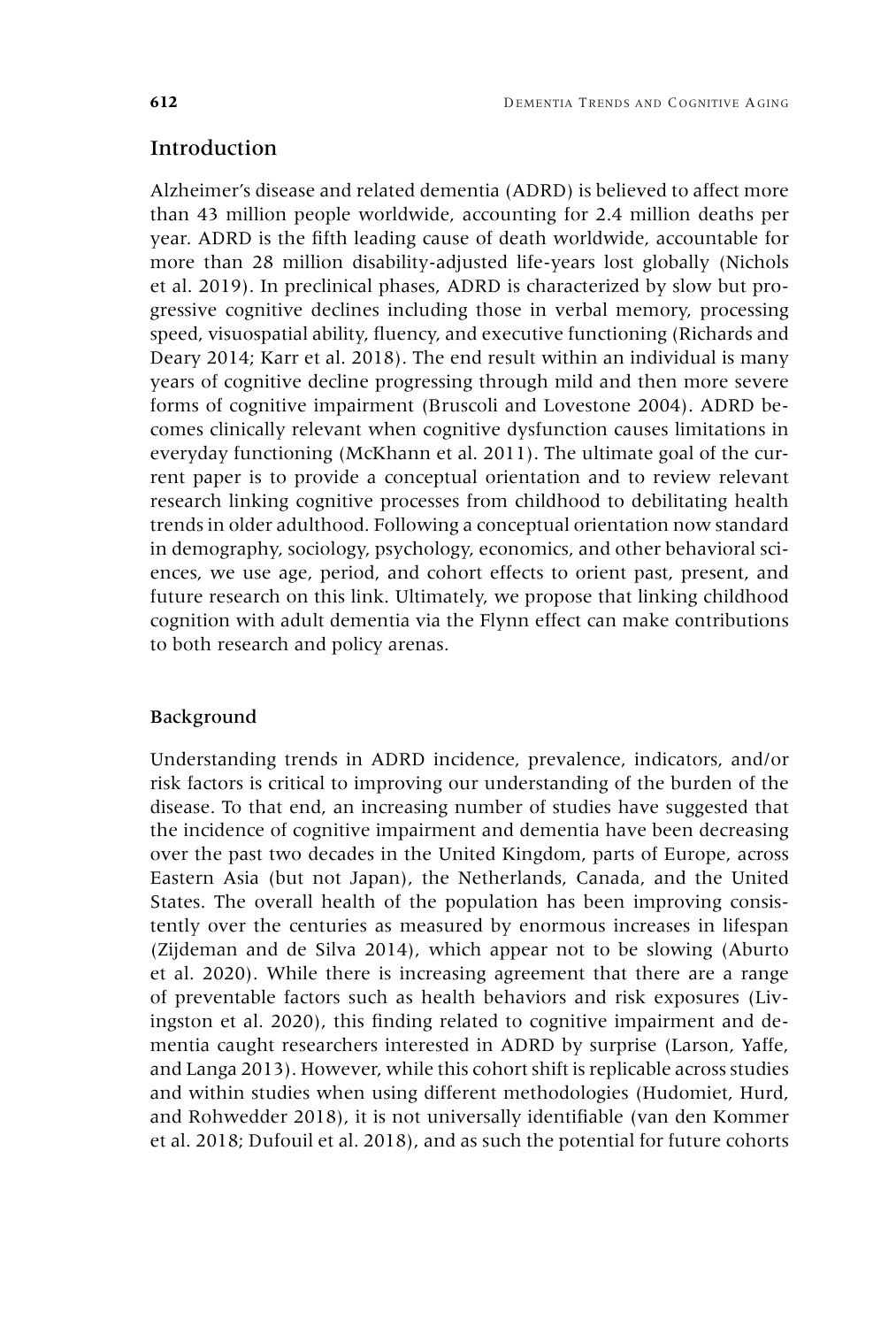to experience continuation or reversal of this downward dementia trend is unknown.

Aging is the predominant risk factor for ADRD and for neurocognitive decline. However, aging cannot explain changes in overall age-adjusted incidence in ADRD. To date, the declining trend in the incidence of ADRD has been attributed to period effects, including most notably reductions in risk factors for vascular disease, though trends have been found across socially disparate groups (Crimmins et al. 2018; Weuve et al. 2018) and are not easily explained by medical comorbidities such as cardiovascular disease and diabetes (Zissimopoulos et al. 2018). Noting strong concordance between childhood cognition and cognitive performance in old age, Dickinson and Hiscock (2010) suggest that around 85 percent of the apparent cognitive aging in cognitive scores between ages 20 and 70 was actually attributable to the Flynn effect, a cohort phenomenon with no within-person etiology.

Cohort effects are common but often give rise to surprising results when examined in detail. Most aging studies are focused on survivors of cohorts exposed to what are now considered poor childhood conditions, while younger participants entering into aging studies have relatively more favorable experiences. Many of the respondents in the most common aging studies were raised in environments similar to those prevalent in many developing countries during the past 40 years. Europeans currently assessed by aging studies such as the Survey of Health, Ageing, and Retirement in Europe (SHARE) were born in the 1920s–1960s on average, a time when the average infant mortality rate in Europe was changing rapidly but was on average approximately 7/1,000 live births. Estimates from 2015 suggest that this figure is much higher than for children currently being born into Europe (1.0/1,000 live births), and 40 percent higher than across the continent of Africa (5.5/1,000 live births). Indeed, this child mortality rate is comparable to only some of the poorest countries including Somalia (7.5/1,000) and is substantially higher than present-day Malawi (4.3/1,000), one of the poorest countries in the world (UNICEF et al. 2015). Even early researchers in the United States remarked that in 1919, 60–80 percent of infant mortality was due to preventable diarrheal and infectious diseases (Palmer and Blakeslee 1921). That estimate is similar to rates of death in the poorest countries today, where 70 percent of child deaths may still be due to preventable diarrheal and infectious diseases, and 45 percent of child deaths are due directly to malnutrition (UNICEF 2016). Is it possible, then, that a portion of Alzheimer's disease risk is due to generational differences in childhood conditions?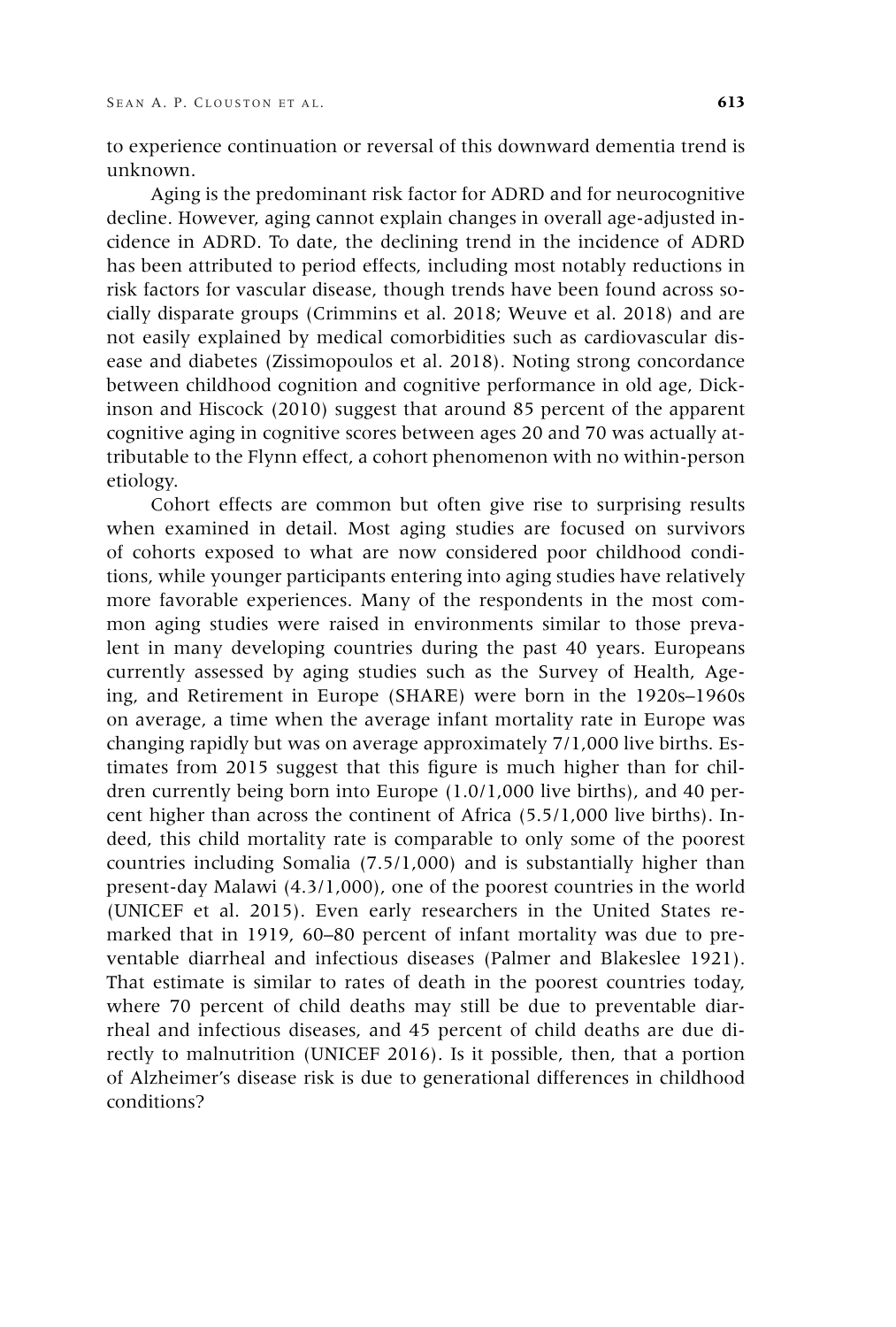#### Objective

Recent meta-analyses suggested that the Flynn effect has been operating across the world for at least the past century (Pietschnig and Voracek 2015; Trahan et al. 2014). Concurrently, global reductions in ADRD risk may have been occurring as well. The objective of this review paper is to describe the potential for cohort and period effects to account for changes commonly attributed to cognitive aging. We begin by discussing evidence for cohortrelated changes and implications for cognitive reserve and brain maintenance, and then discuss the potential for influence of short-term exposures in period effects. The possibility of age and aging effects are always in the foreground and will also be treated throughout, with full knowledge of the confound that precludes consideration of all three types of effects simultaneously, particularly in cross-sectional designs (Bell and Jones 2015). Finally, we frame the potential for a broad research agenda investigating the links across the lifespan between childhood cognitive performance and later adult ADRD risk. At a policy level, such a research agenda has the potential to inform both medical and behavioral interventions.

# Explanations for changes over time

Prior efforts have been completed to determine whether there are cohort trends in ADRD risk or in cognitive scores (Table 1). These results are somewhat inconclusive, but generally suggest that incidence of ADRD diagnosed clinically or algorithmically relying on cognitive scores appear to be reliably diminishing over time, and that cognitive performance later in life is often higher in those who were born in earlier cohorts. There is less evidence, however, for reasons of this decline, with multiple studies reporting only a lack of access to education or health behavior measures to explain these changes.

## Flynn effects

Individuals born at the same time are born into a specific context in which parenting, access to resources, the distribution and specifics of scientific knowledge, and the methods through which communication occur are constricted by technology and knowledge available at that time. These individuals go through elementary schooling "together" and enter the same employment markets. Because of these shared experiences, cohorts represent centers through which social change often occurs (Ryder 1985). Cohort trends have been examined when highlighting the consistent improvement in overall health due to successive improvements in socioeconomic conditions in early life (Caldwell 2001). Starting in the early 1980s, Flynn (Flynn 1984) began reporting an increasing secular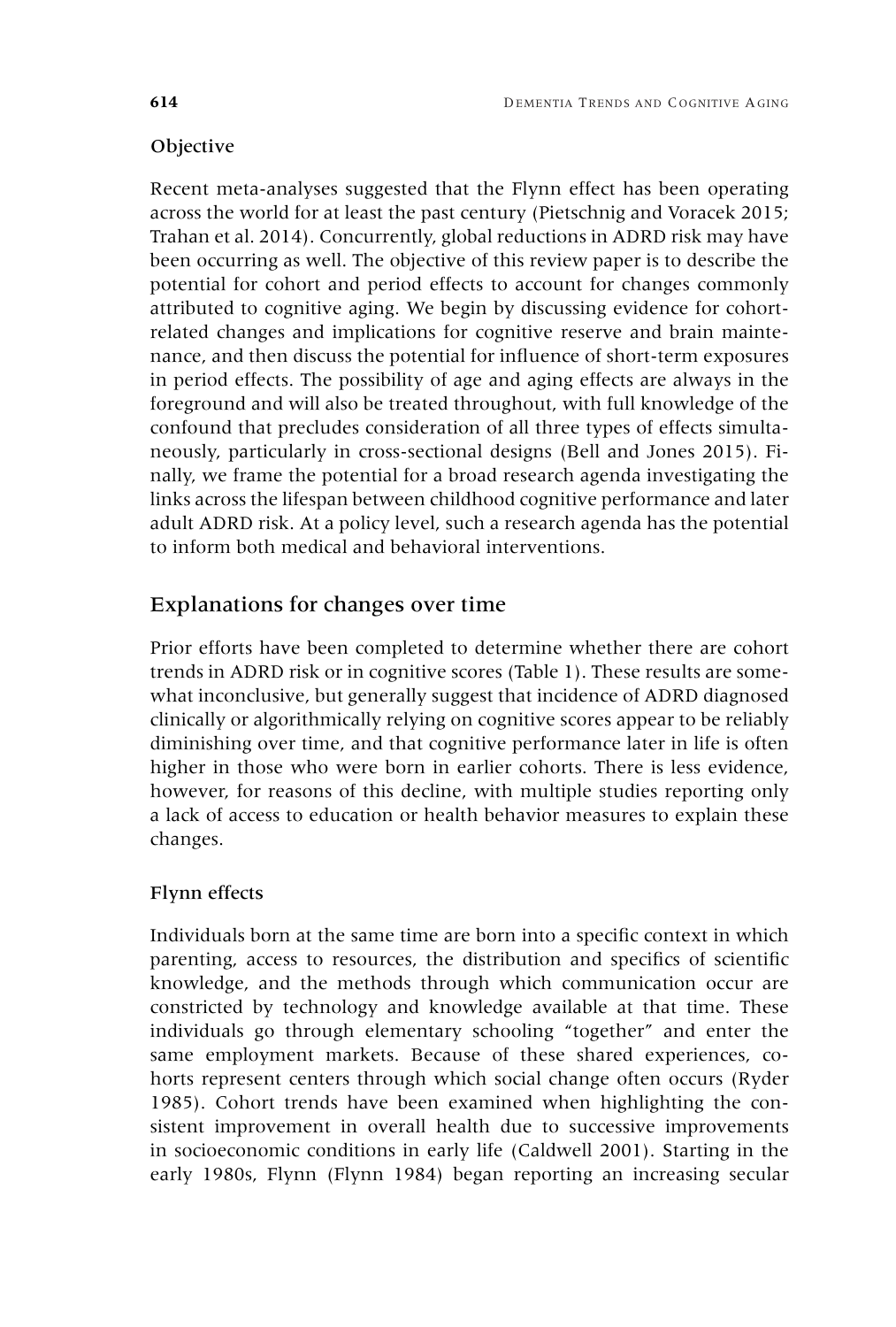| TABLE 1      | <b>Existing literatu</b> |              |                 |            |             | re targeted at understanding changing trends in dementia incidence and their results                          |
|--------------|--------------------------|--------------|-----------------|------------|-------------|---------------------------------------------------------------------------------------------------------------|
|              |                          |              | Maximum         | Last birth |             |                                                                                                               |
| First Author | Year                     | $\mathsf{X}$ | years           | year       | Country     | Result                                                                                                        |
| Manton       | 2005                     |              | 17              | 1934       | USA         | Reduced incidence of Dementia<br>Diagnosis                                                                    |
| Rocca        | 2011                     |              |                 |            | USA         | Changes in cognitive impairment<br>defined by an algorithm                                                    |
| Scrijvers    |                          | 7,496        | 5               | 1940       | Netherlands | Incidence of dementia decreased                                                                               |
| Wiberg       | 2012<br>2013<br>2013     | 2,039        | $\circ$         | 1936       | Sweden      | No Association                                                                                                |
| Matthews     |                          | 7,635        | $\circ$         | 1946       | Š           | Prevalence of cognitive impairment<br>with and without dementia                                               |
| Dodge        | 2014                     | 3,626        |                 | 1931       | <b>USA</b>  | Cognitive functioning differences<br>across cohorts                                                           |
| Grasset      | 2015                     | 3,573        | $\overline{10}$ | 1935       | France      | Incidence decreased (diagnosis was<br>unchanged)                                                              |
| $W_{\mu}$    | 2015<br>2016             | Review       |                 | 1948       | Asia        | Increased prevalence over time                                                                                |
| Peres        |                          | 1,501        | 0               | 1943       | France      | prevalence of cognitive impairment<br>Inconsistent: increase prevalence of<br>dementia diagnosis, and reduced |
| Kosteniuk    | 2016                     | 403,123      | 8               | 1968       | Canada      | Inconsistent: decreased incidence,<br>increased prevalence                                                    |
| Ohara        |                          | 2,034        | $\overline{a}$  | 1947       | Japan       | Increased incidence in later cohorts                                                                          |
| Noble        | 2017<br>2017<br>2017     |              | $\overline{15}$ | 1934       | USA         | Incidence decreased                                                                                           |
| Langa        |                          | 21,057       | $\circ$         | 1947       | USA         | Prevalence cognitive impairment not<br>dementia decreased                                                     |
| Donegan      | 2017                     | 89,666,224   | $\overline{10}$ | 2015       | ŬК          | Age-standardized prevalence of<br>dementia diagnosis                                                          |
| Derby        | 2017<br>2017             | 1,348        | 22              | 1935       | USA         | Incidence of dementia decreased                                                                               |
| Leggett      |                          | 3,617        | 25              | 1961       | USA         | Reductions in cognitive errors                                                                                |
| Dodge        | 2017                     | 3,663        |                 | 1943       | USA         | Changes in cognitive performance and<br>in practice effects and in rates of<br>change over time               |

/...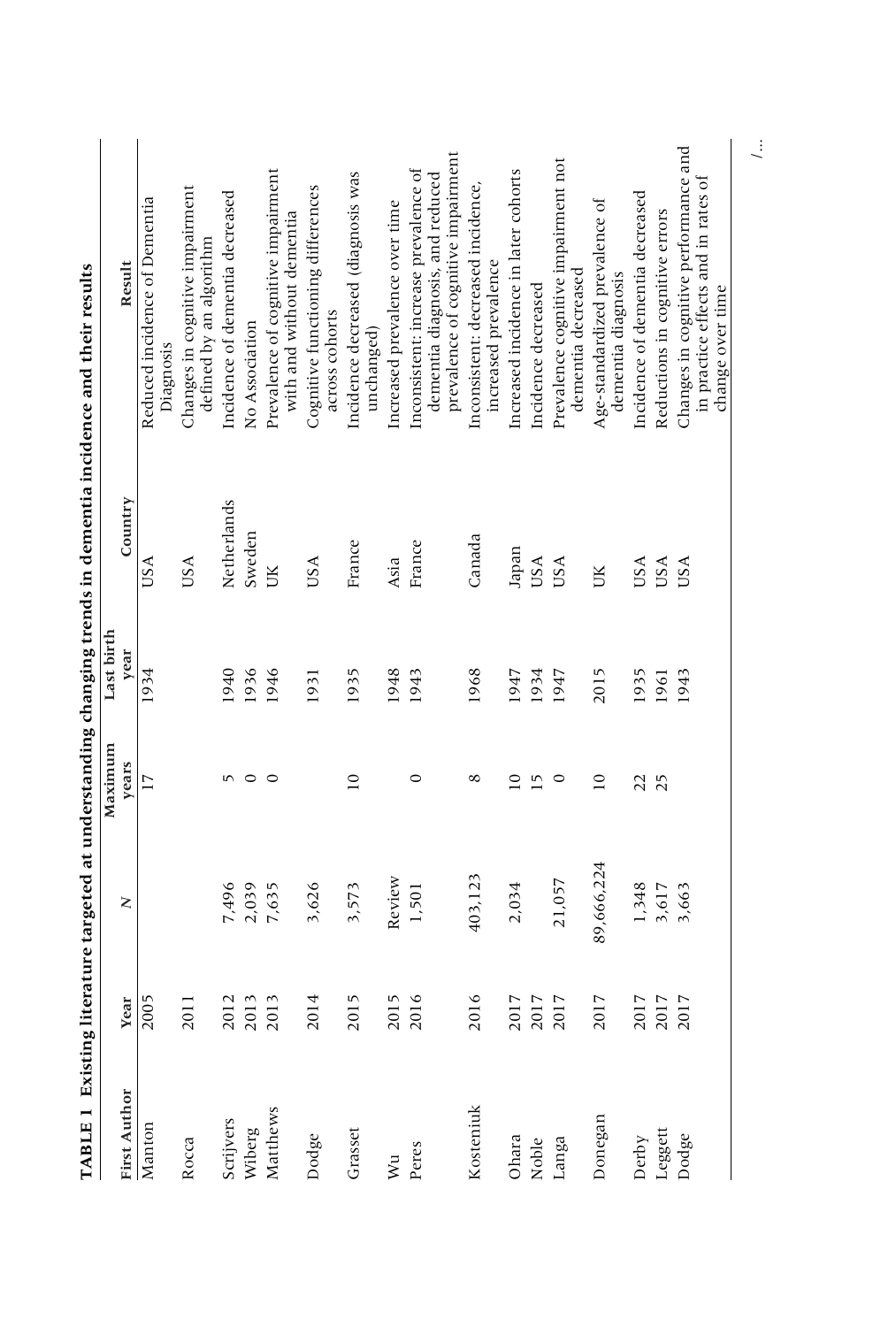|             |      |        | Maximum | Last birth |                       |                                                                 |
|-------------|------|--------|---------|------------|-----------------------|-----------------------------------------------------------------|
| irst Author | Year |        | years   | year       | Country               | Result                                                          |
|             | 2018 | 27,547 |         | 1950       | JSA                   | Prevalence dementia decreased<br>nconsistent: Incidence stable, |
|             |      |        |         |            |                       | yearly                                                          |
|             | 2020 | 19,202 |         | 1950       | JSA/European<br>Union | incidence of dementia decreased per<br>decade                   |

# TABLE 1 (continued) **TABLE 1 (continued)**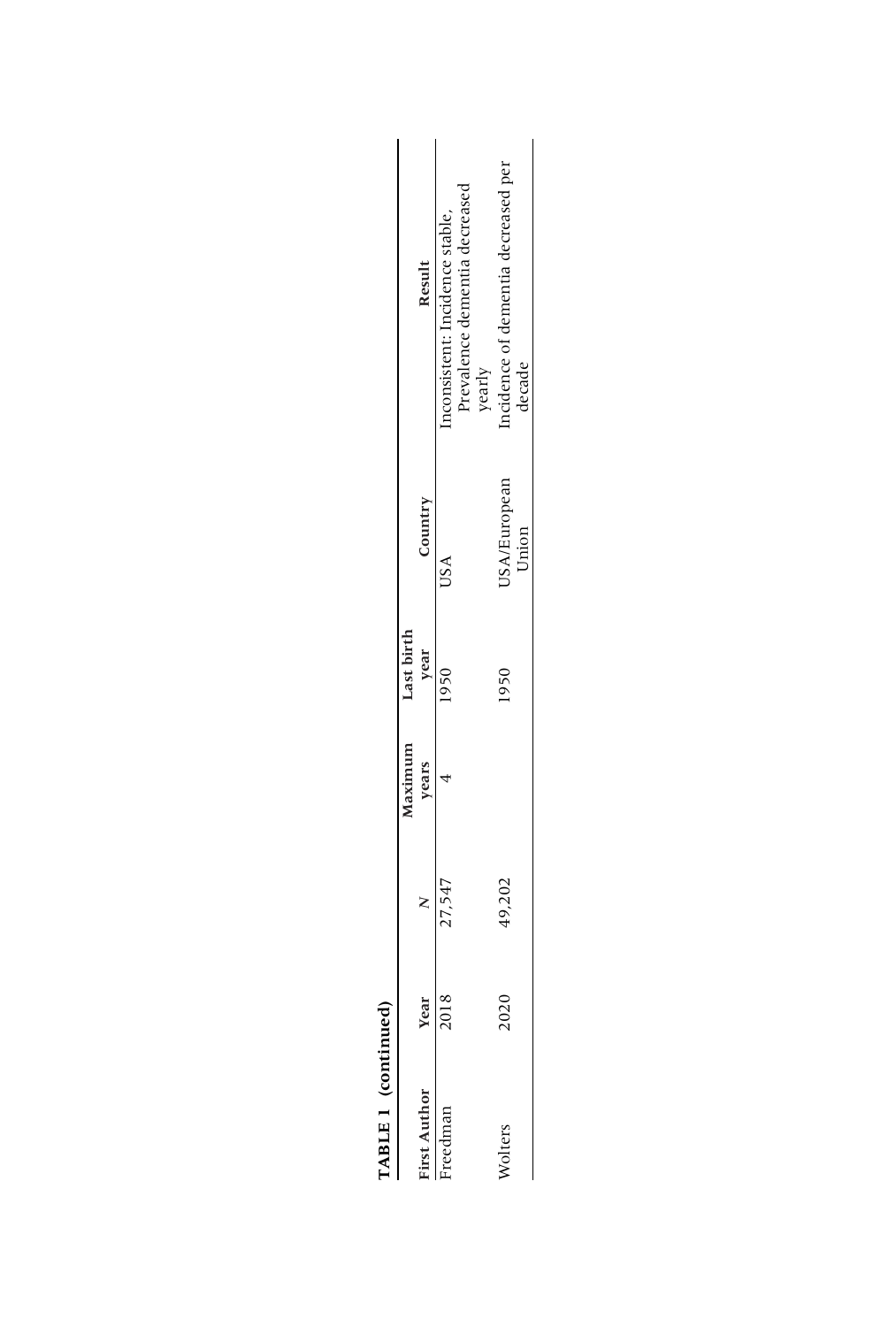pattern during most of the twentieth century whereby individuals born into successive birth cohorts experienced increased cognitive performance (Lynn 2013).

Flynn's original explanation for this effect was neurofunctional: the modern world, he hypothesized, was drastically changing in terms of the amount of information that was being processed by the brain, and the result was increased cognitive performance. Specifically, rapid increases in *social complexity*, as defined by the complexity of verbal and/or written communications between individuals, were thought to be accountable for cohortrelated changes in cognition. Indeed, enormous shifts have occurred within the rate at which access to the written word is passed through a larger range of media. One possibility is that these have resulted in drastic increases in the overall and effective literacy rates, while also improving the ability to manage technologies and learn novel concepts. These two literacy rates have increased monotonically over the past 200 years, along with rapid increases in the rate at which the average person communicates in a way that can be reliably understood. Furthermore, even after literacy was widespread throughout countries in Europe by the early 1900s (United Nations Educational Scientific and Cultural Organization 1953)), there was a marked increase in the use of the written word in everyday life throughout the twentieth century (Houston 2001).

Following Flynn's (1984) original paper, hundreds of scholars have devoted attention to explaining the apparent increases in intelligence across countries all over the world. Besides Flynn's original interpretation, a number of social and economic explanations have emerged including increasing nutritional quality (Lynn 1990), improved education (First et al. 1998), positive developments in health care (Steen, 2009), improvements in testtaking performance (Brand, Freshwater, and Dockrell 1989), and hybrid vigor (Mingroni 2007) have also been proposed as explanations for the Flynn effect, though none of the explanations have been universally accepted. Particularly popular have been the Dickens and Flynn (2001) social multiplier theory (a gene–environment interaction explanation) and the life history explanation (Woodley 2012). Rodgers (1998, 2015) provided methodological reviews of past Flynn-effect research, and Trahan et al. (2014) and Pietschnig and Voracek (2015) contributed meta-analyses. In the latter piece, the authors suggested that the Flynn effect is greater for adults than for children, although explanation and interpretation of this finding are lacking.

Only a few studies have linked the Flynn effect to aging. As noted above, Dickinson and Hiscock's (2010) study suggested that 85 percent of the apparent within-person decline in cognitive testing scores in a crosssectional study was in fact due to the Flynn effect. Skirbekk et al. (2013)) identified Flynn effects among older adults (age 50+) in the United Kingdom, while Karlsson et al. (2015) identified these effects among older adults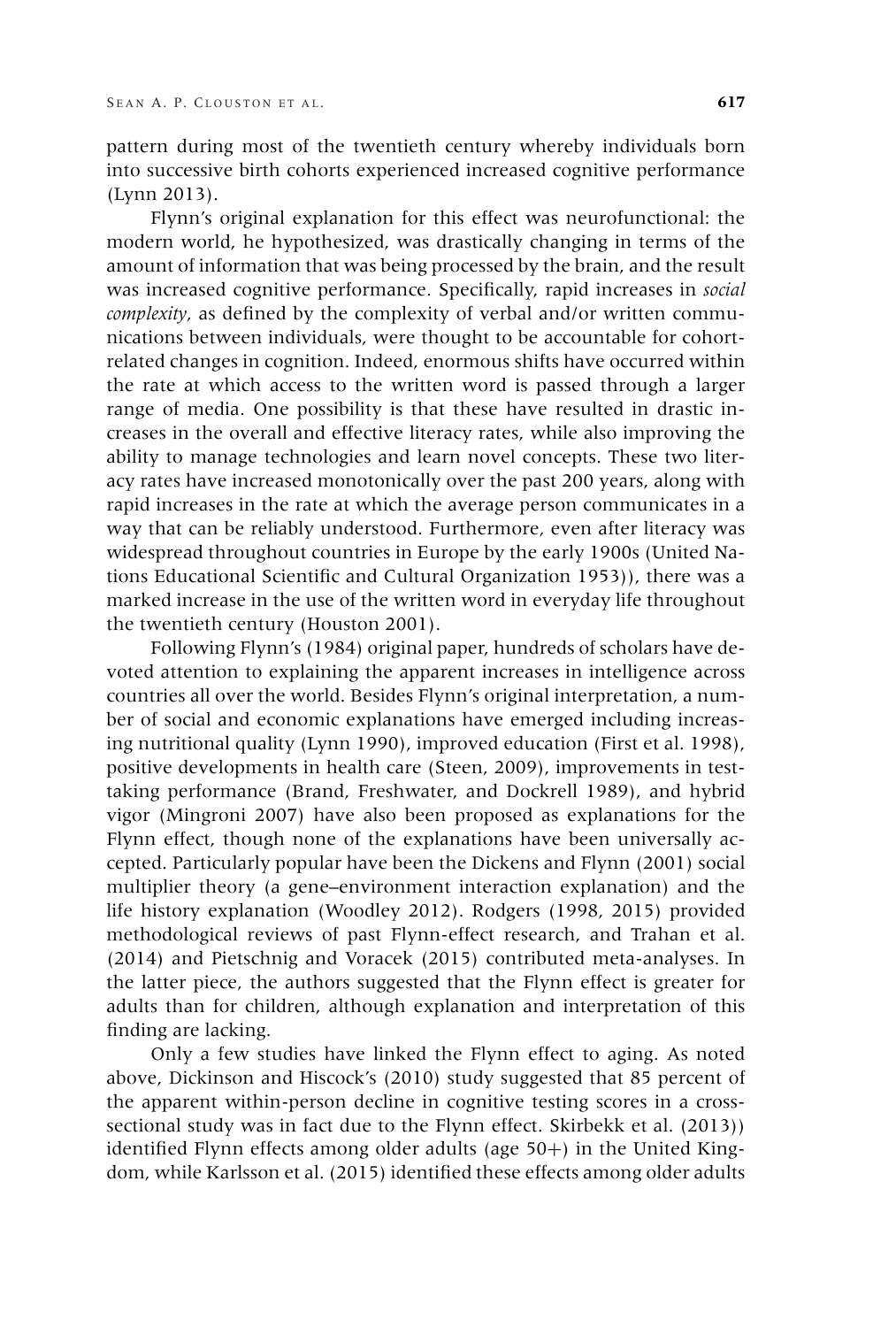

**FIGURE 1 Theoretical differences in fluid cognitive performance commonly labeled the Flynn effect by year of birth**

(70+) in Sweden. In a larger study, Hessel et al. (2018) found Flynn effects of approximately the same size across different older age groups in a study of 10 European countries. Only one study (Snowdon, Greiner, and Markesbery (2000) linked Flynn-effect patterns to Alzheimer's explicitly, finding that suboptimal early life performance patterns may predispose individuals to some of the clinical symptoms of Alzheimer's, particularly lesions in the neocortex. There is sufficient support for the existence of a Flynn effect such that domains of fluid cognition should improve among younger-born cohorts (e.g., Figure 1) and this effect should carry through to older ages, though little attention has been given to this possibility in the past writing and research.

#### Early life exposures

Individuals of later-born cohorts are born and raised in a very different context from earlier-born cohorts in a way that may alter lifetime cognitive functioning. Schaie (1994) lists a number of factors that contribute, including changes in childrearing practices, improved health care, changes in the educational system, and shifts in the public policy innovations. Historically, cognitive aging research has focused on cross-sectional old-young differences to understand cognitive aging and, in some cases, to provide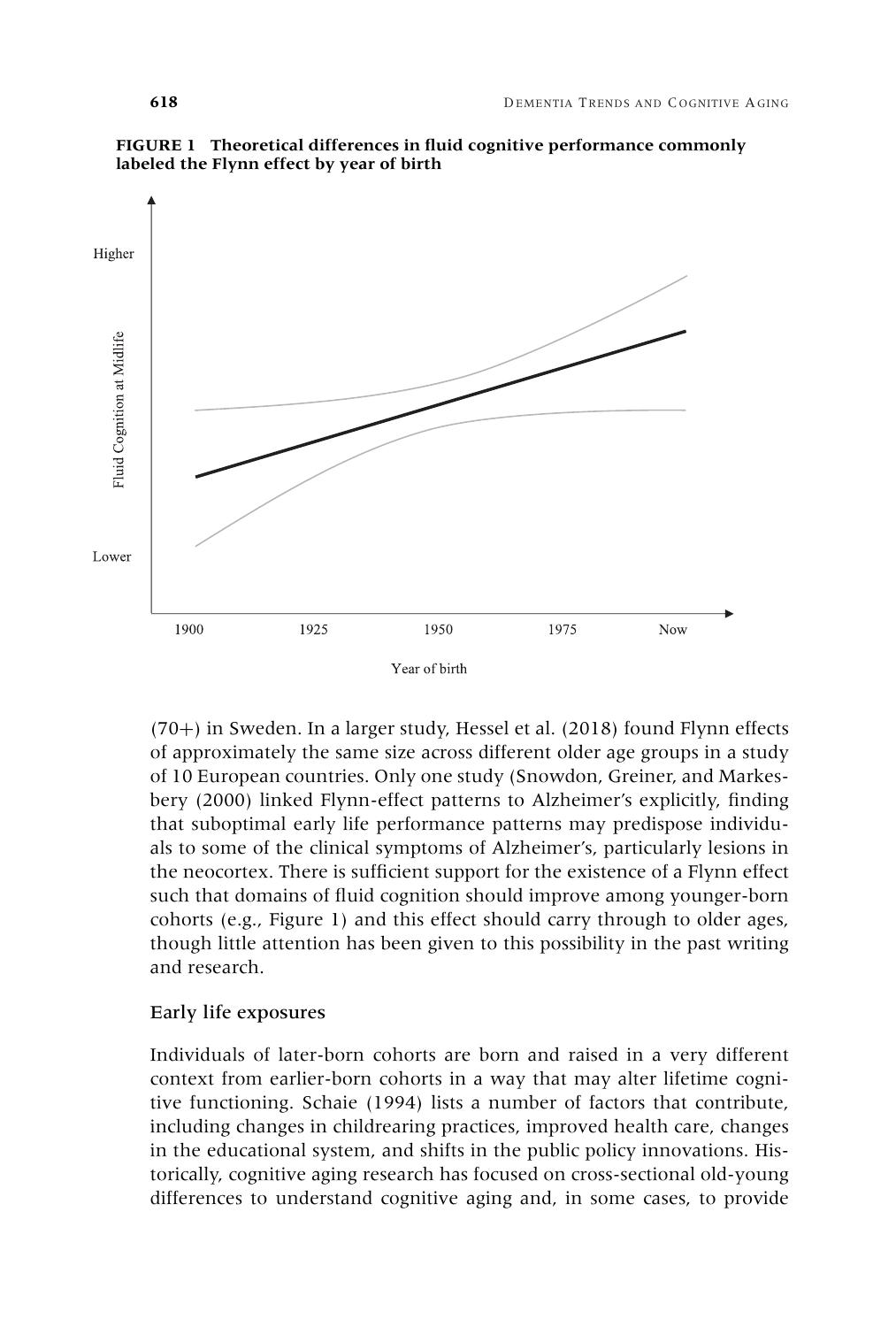controls for studies of Alzheimer's and other related neurological diseases. For example, relying on cross-sectional data, some researchers have argued that the size of the aging effect is stable across studies (Salthouse 2017) and explain deviations between longitudinal and cross-sectional studies by attributing them to learning effects in the latter (Salthouse 2015). However, such results do not allow us to consider differences between cohorts that may be attributable to multiple causes. Instead, age-related differences were conceptualized as age-related degradation in capability, so that each decade of aging after age 20 was associated with the loss of approximately 0.50 SD in a wide array of domains of cognitive functioning. However, the consistency and size of that decline estimate are concerning. For example, by the ages of 65 and 90, the average person should have lost approximately half and all their cognitive capacity, respectively. Yet, many 90-year-olds preserve their cognitive function, potentially challenging that interpretation. A more complete explanation may be that these comparisons in cross-sectional samples partially conflate cognitive aging with cohortrelated changes in cognitive function (Hofer, Berg, and Era 2003; Dickinson and Hiscock 2010).

Childhood has long been highlighted as a period critical to understand when examining late-life health and functioning (Hayward and Gorman 2004; Kuh et al. 2005; Nandi et al. 2012), in part because childhood cognition is considered to be a primary determinant of late-life cognition (Deary 2012). Indeed, restricted caloric intake both in utero (de Rooij et al. 2010) and during childhood (van den Berg, Pinger, and Schoch 2016) may be associated with lowered cognitive performance later in life. For example, studies have suggested that nutritional intake in childhood is linked with reductions in lifetime cognition and in height (Case and Paxson 2008; Guven and Lee 2015).

Historical efforts have consistently linked improvements in quality of life throughout the lifespan, but especially in childhood, with considerable shifts in biological measures including increased height (Fogel 2012), reductions in resting body temperature (Protsiv et al. 2020), and even improvements in life expectancy (Caldwell 2001). For example, childhood nutrition has been linked to increases in height and improvements in physical function (Fogel 1986a, 1986b), overall health (Fogel 1994, 2004), and lifespan (Fogel 2012). Bridging early life with aging research has resulted in an identified association between height and late-life cognition in the United States (Case and Paxson 2008), Europe (Guven and Lee 2015), China (Zhang, Gu, and Hayward 2008), as well as Latin America and the Caribbean (Maurer 2010). Similar increases in height have been linked, globally, to improved cognitive performance in childhood and later in life (Case and Paxson 2008; Guinosso, Johnson, and Riley 2016; Guven and Lee 2015) and in our preliminary analyses.

Research on food insufficiency, even when instrumentalized by height, is often mired in selection biases because malnutrition more heavily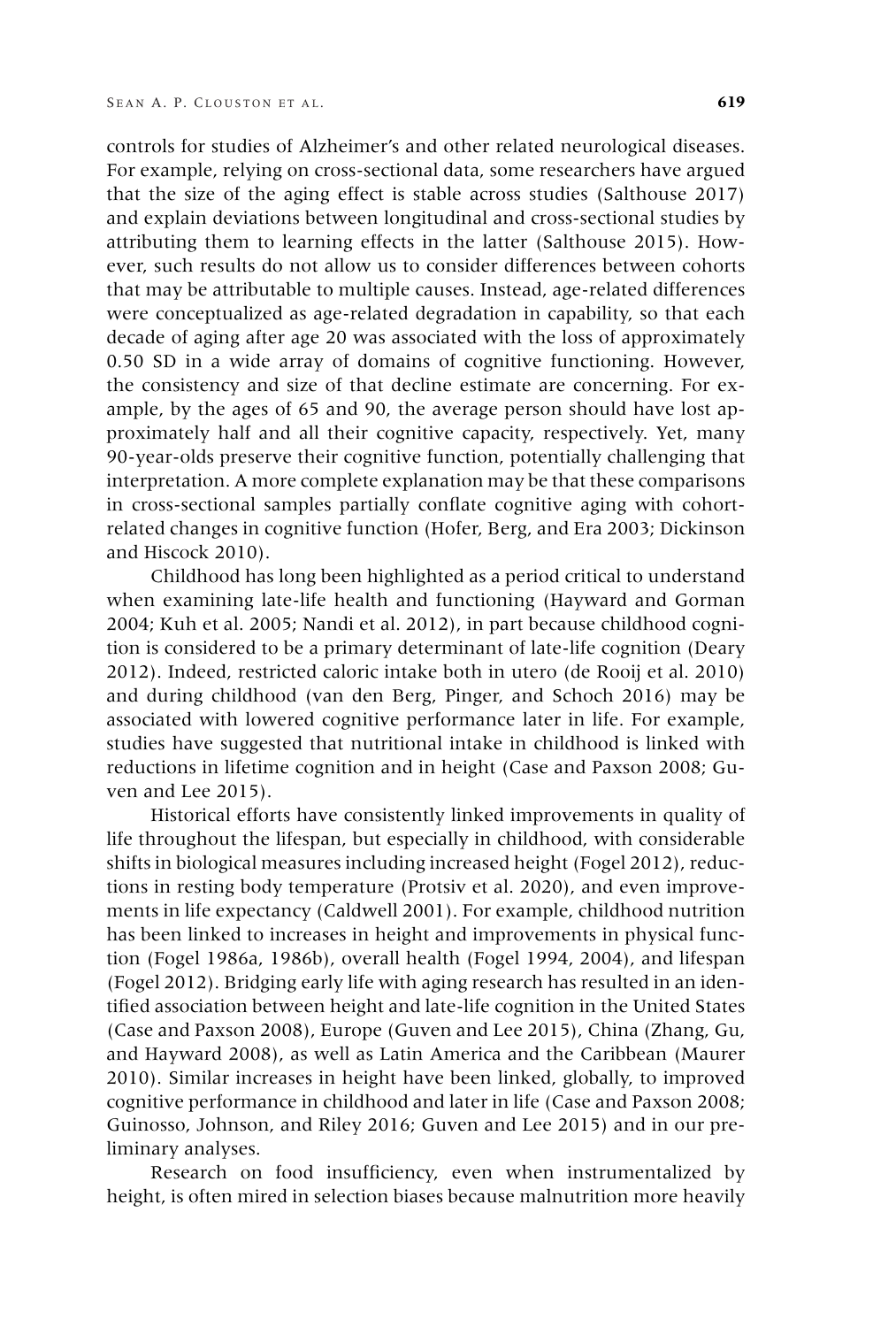afflicts individuals living in poorer places or born into poorer families. Researchers have often relied on quasi-experimental designs using shortterm exposures to famine to note the impact of restricted food intake evident during times of food shortages (de Rooij et al. 2010) and stunting (Berkman et al. 2002; Crookston et al. 2011). Although it is easy to imagine that we are now immune to food insufficiency or famine—indeed Deaton (2007) states that "the restriction of height by malnutrition and disease may no longer be important in rich countries" (pp. 13232) this is not true of the effects that these exposures have on cognitive aging, which may continue to reflect these early life exposures as long as individuals who survived these times continue to participate in social life.

#### Educational changes and improved cognitive reserve

Increased educational attainment has also improved lifetime cognition (Clouston et al. 2012) with concomitant health implications due to improved health behaviors (Clouston et al. 2015) and reduced risk of mortality (Link and Phelan 2010) including from causes of death such as suicide (Clouston et al. 2014). Yet, although this research has identified substantial differences in cognitive performance, large imaging studies have not found sizable changes in the brain's overall structure (Kremen et al. 2019), potentially indicating that improvements in fluid cognition due to factors in late adolescence and early adulthood are due to functional rather than structural differences.

The theory of cognitive reserve may, however, provide us with some topics to consider (Stern et al. 2020). Cognitive reserve and brain reserve emerge from processes affecting how individuals perform cognitively while they age (Stern et al. 2020). Brain reserve includes overarching differences in the neurobiological substructure and its component maintenance operations that help the brain to better cope with adverse lifestyle and environmental exposures and avoid effects of neurodegenerative disease. Cognitive reserve, in contrast, captures changes in the manner in which the brain functions operationally. Although the exact mechanisms in the brain and cognitive reserve are hotly debated, the theory of cognitive reserve suggests that some individuals are able to resist the ill effects of neuropathology, tolerating considerable neuropathological burden before cognitive symptoms emerge. Indeed, individuals higher in the cognitive reserve are less likely to develop cognitive impairment and typically experience a later onset of cognitive decline. The processes underlying cognitive and brain reserve are not well understood, but researchers have proposed that factors contributing to reserve include higher educational attainment, improved childhood cognition, and engagement in cognitively demanding tasks or occupations (Valenzuela and Sachdev 2006; Wang et al. 2017).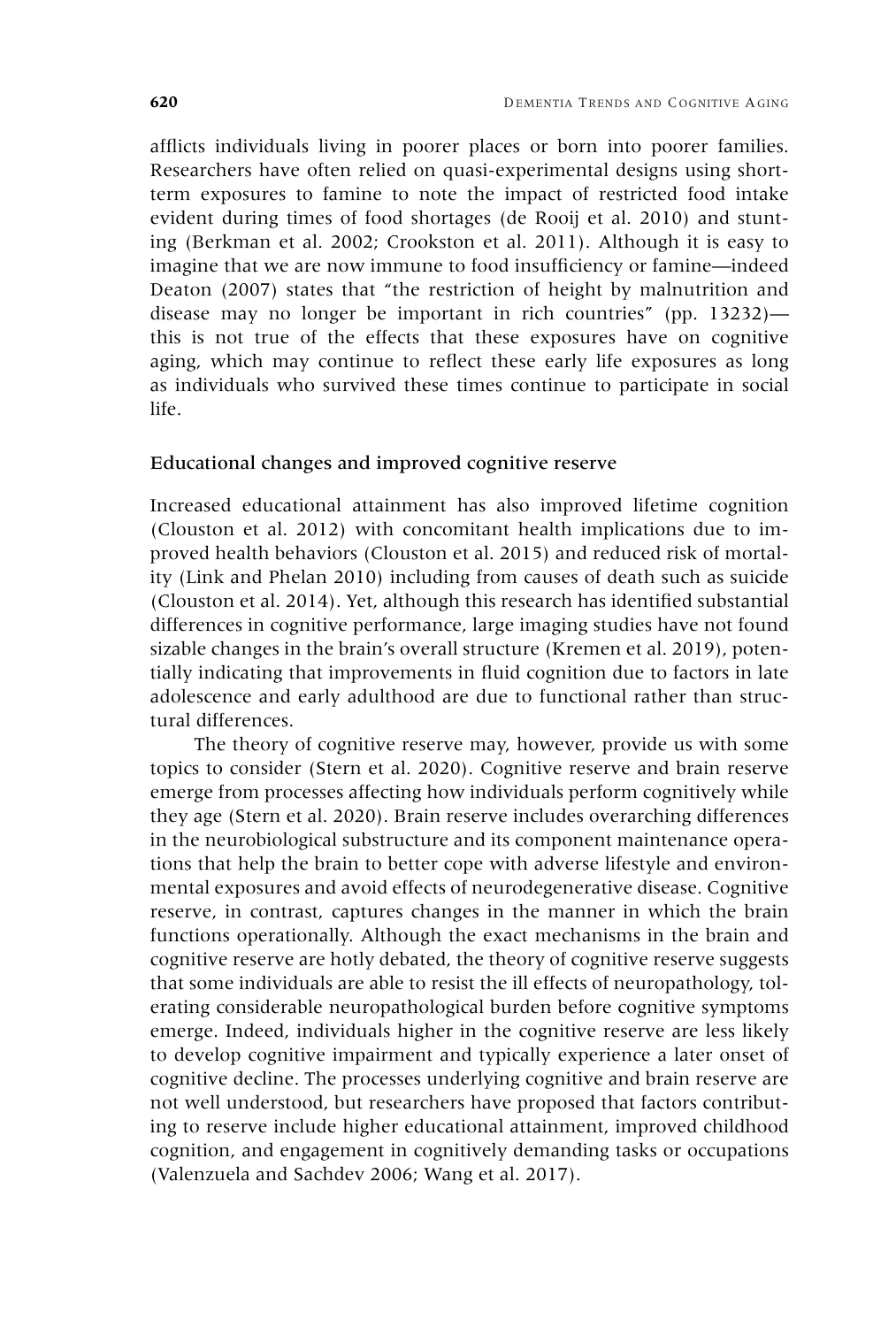#### Exposure to social stressors at midlife

Chronic stress is increasingly being considered a risk factor for cognitive aging and for Alzheimer's disease (Veitch, Friedl, and Weiner 2013). Chronic stress can interrupt normal functioning and is associated with physical and cognitive declines (Stawski, Sliwinski, and Smyth 2006) as well as with increased response variability (Munoz et al. 2018). Chronic stress may predict lowered cognitive function and increased risk of dementia (Veitch, Friedl, and Weiner 2013). Some studies have additionally noted that stressors may broadly affect cognitive function by reducing executive functioning (Ohman et al. 2007), worsening attention (Vasterling et al. 2002), reducing working memory (Flaks et al. 2014; Stawski, Sliwinski, and Smyth 2006), and slower reaction time (Kertzman et al. 2014) as well as incidence of mild cognitive impairment (Clouston et al. 2019).

Exposures to high social inequality and high unemployment risk were reduced for individuals born in later birth cohorts, yet inequality has increased recently in some countries (Piketty 2014; Piketty and Saez 2006). High levels of income inequality and exposure to high unemployment risk have been consistently linked with health (Pickett and Wilkinson 2015; Wilkinson and Pickett 2006). Structural forms of social inequality have long been known to create material changes in educational quality and investment due, in part, to lowered return on investments in human capital (Bourdieu 1979). Structural inequality concentrates and legitimates disadvantage, thereby increasing the severity and chronicity of stress in a larger proportion of the population (Jones, Squires, and Ronzio 2016). Additionally, exposure to economic stressors can cause thoughts that intrude on an individual as they are awake and bother them as they sleep (Hirst et al. 2009).

Contextual stress may amplify the impact of new stressful events on mental health (Mukherjee et al. 2017) and might change sleep habits resulting in shorter duration and more fractured sleep environments (Rowshan Ravan et al. 2010). While the mechanisms linking chronic stress to cognitive decline remain unclear, a common pathway includes neuroinflammatory responses (Yehuda 2002) that may accelerate the pathological cascade (Calsolaro and Edison 2016). Social inequality may therefore increase risk and chronicity of social stress and strain and increasing these negative consequences (van Deurzen, van Ingen, and van Oorschot 2015).

#### Shifts in preventive health behaviors including accessing medical intervention

Mid-to-late life health behaviors that have been increasing among younger and older individuals may result in improved cognition. Although we think health behaviors are very different overall at younger versus older ages,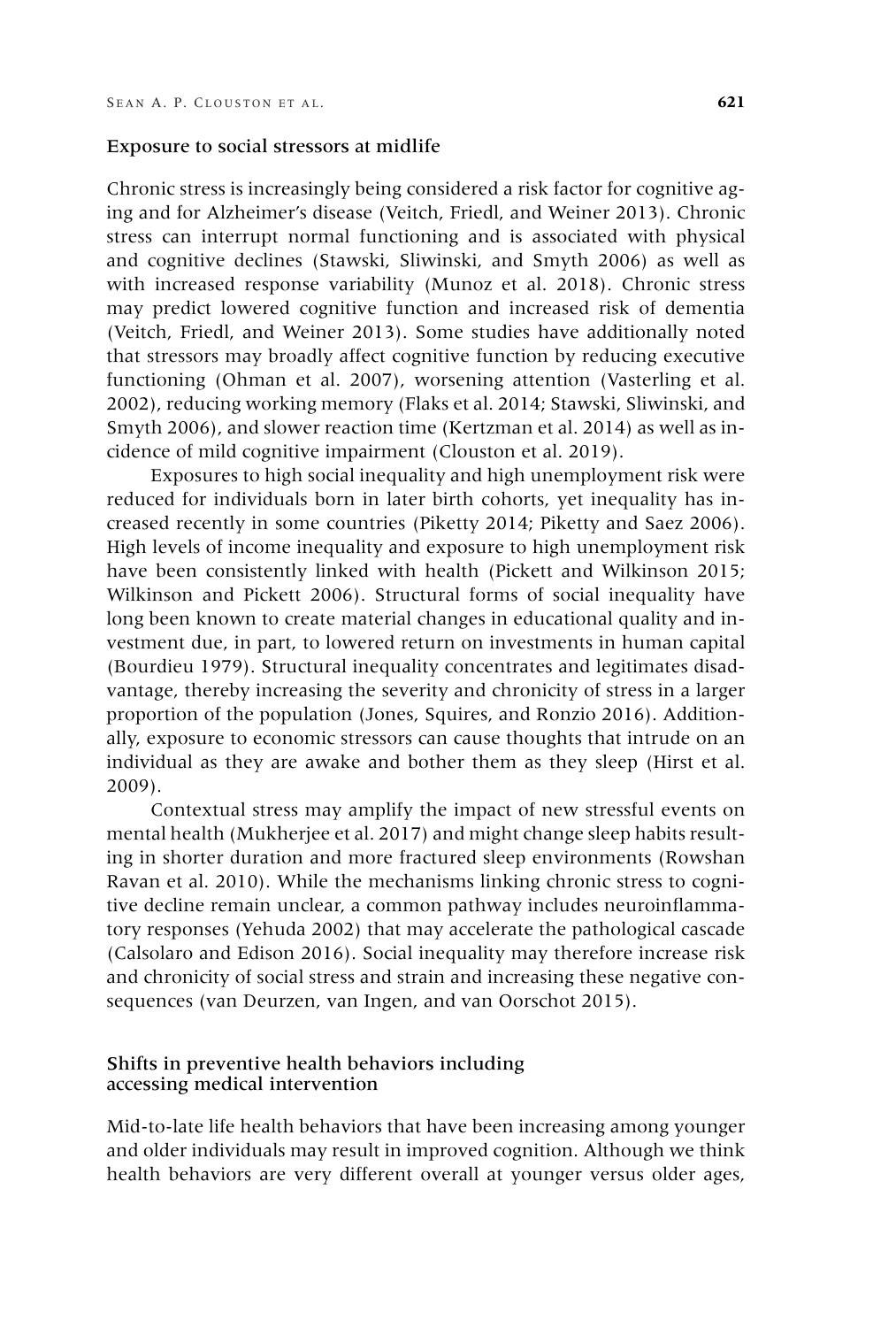with different policy implications, we highlight them together because they may improve cognition and decrease cognitive decline for very similar reasons: *health behaviors* have been associated with decreased incidence of stroke (Wilhelmsen et al. 1987), improved health after stroke (Maier et al. 2015), and lower tauopathy burden in Alzheimer's disease (White et al. 2013). To date, researchers have focused on medical interventions including statins, with little result.

Health lifestyle theory has, however, recognized that although particular behaviors may have their own risk profiles, good and poorer health behaviors often cluster within individuals, thereby making the spread in behavioral risk factors even greater and confounding any unique effect (Christensen and Carpiano 2014; Cockerham 2005, 2007). Changes to a healthy lifestyle to include increased physical activity, smoking cessation, and moderate alcohol intake may (1) correspond to and (2) reduce risk of cerebrovascular disease by relieving via modulation of stress hormones such as epinephrine (Jacotte-Simancas et al. 2013), a biomarker of chronic stress that has been linked to cognitive dysfunction (Delahanty et al. 2005; Kosten et al. 1987; McEwen 2000; Seeman et al. 2001), thereby diminishing the most cognitively-active effects of chronic stress while also improving cerebrovascular outcomes more generally. Access to medical intervention behaviors may, therefore, be critical because they target risk of disease by relaxing blood walls, reducing angiotensins,  $\alpha$ - and  $\beta$ -adrenergic blockers, increasing electro-conductance of heart muscles, and regulating cholesterol (Henson et al. 2013) thereby improving neural vesicle formation and transportation (Pfrieger 2003).

#### Genetic variability

Cohort effects on cognitive decline and ADRD may integrate some components of genetic change as well. Notably, the allele with the greatest known impact on ADRD, APOE- $\varepsilon$ 4, is evolutionarily older than variants that are protective in later life (APOE- $\epsilon$ 2 and APOE- $\epsilon$ 3) (Ashford 2002; Finch and Sapolsky 1999; Hanlon and Rubinsztein 1995). APOE-ε4 is also less prevalent in modern human populations, especially as compared to APOE- $\epsilon$ 3 (Glass and Arnold 2012; Hill, Bhattacharjee, and Neumann 2007). If natural selection were to act to winnow variation observed in the APOE genotype, the phylogenesis of the APOE gene may cause slow changes in ADRD risk when protective variants become increasingly common over time via at least two pathways: *selective neutrality* and *antagonistic pleiotropy*. Under *selective neutrality*, risk alleles are likely to be neutral to selection because the onset of ADRD occurs after reproductive maturity. However, in the absence of evolutionary pressures, genetic drift might lead to the extinction of neutral alleles in the population (Glass and Arnold 2012; Keller and Miller 2006). *Antagonistic pleiotropy*, in contrast,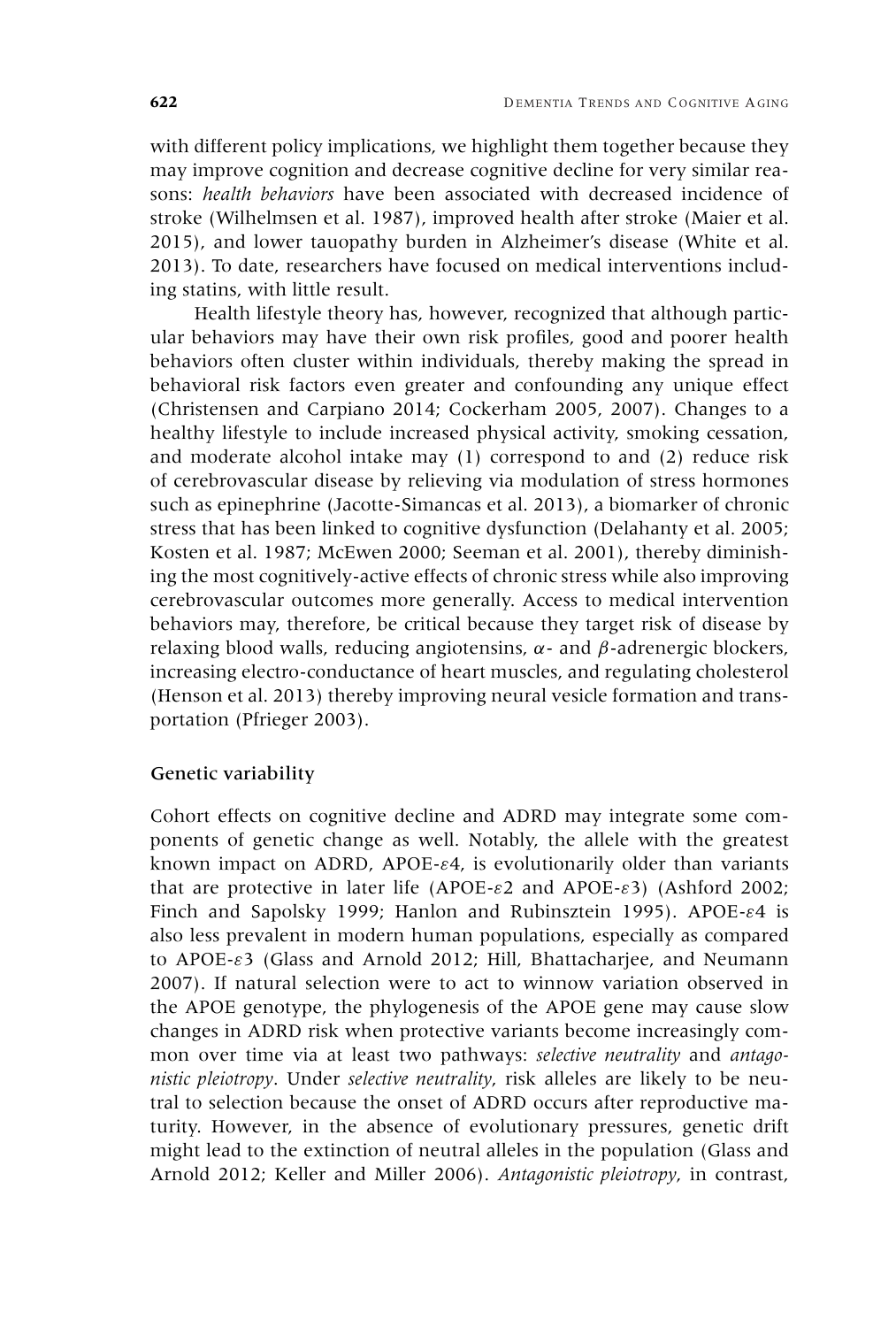occurs when a gene affects two phenotypes, one that increases and another that decreases reproductive fitness. Indeed, APOE-ε4 could persist in modern human populations by simultaneously decreasing risk of deleterious phenotypes in early life, such as liver damage in patients with hepatitis C (Wozniak et al. 2002), adverse cardiovascular response to mental stress (Ravaja et al. 1997), and a chance of miscarriage (Zetterberg et al. 2002), while also *increasing* risk of ADRD in late-life as early-life genetic pressures prevail. Whether protective variants are selectively neutral, favored by kin selection or pleiotropy, efforts to consider cohort changes may consider the possibility that the APOE- $\varepsilon$ 4 allele is becoming increasingly rare.

#### Critical and sensitive periods in adolescence

The proposed theories above seek to understand the role of long-term social forces on late-life cognitive decline. However, when examining life exposures, the timing is often as interesting as the type of exposure (Kuh et al. 2005; Nandi et al. 2012). For example, nutritional deficits likely influence lifetime cognition most during childhood, when neuronal connections are developing or during neuronal trimming in adolescence (Frodl and O'Keane 2013; Hanson, Smith, and Zimmer 2015). Childhood improvements in cognition may carry through to improved lifetime cognitive reserve. For example, lifespan research has suggested that much of old-age cognitive performance can be predicted from childhood (Deary et al. 2000), raising the potential for early life factors to operate as a potentially sensitive period when explaining old-age differences in cognitive performance (Brailean et al. 2018; Dodge et al. 2014, 2017;).

Returning to the Flynn effect, Pietschnig and Voracek (2015) provide an outstanding question about the timing of the Flynn effect across the lifetime as early life exposures are translated into later life outcomes. Specifically, Pietschnig and Voracek (2015) suggested that "stronger gains were shown for adults than children" in the Flynn effect, especially for fluid and spatial IQ (p. 289). What is not resolved is whether these gains among adults are cumulative—caused by the continuing influence of some few processes, accumulating over time—or whether there are some processes that by their nature affect adults more than children. Lynn (1990) suggested that improvement in in utero and young childhood nutrition was critical in driving the Flynn effect; yet such influences would have no continuing effect into adulthood. Likewise, educational improvements have a mostly restricted age influence (with a few exceptions, such as adults returning to college). The processes that drive "stronger gains" in adults—including older adults have not been carefully studied, and this arena is wide open for new empirical and theoretical developments.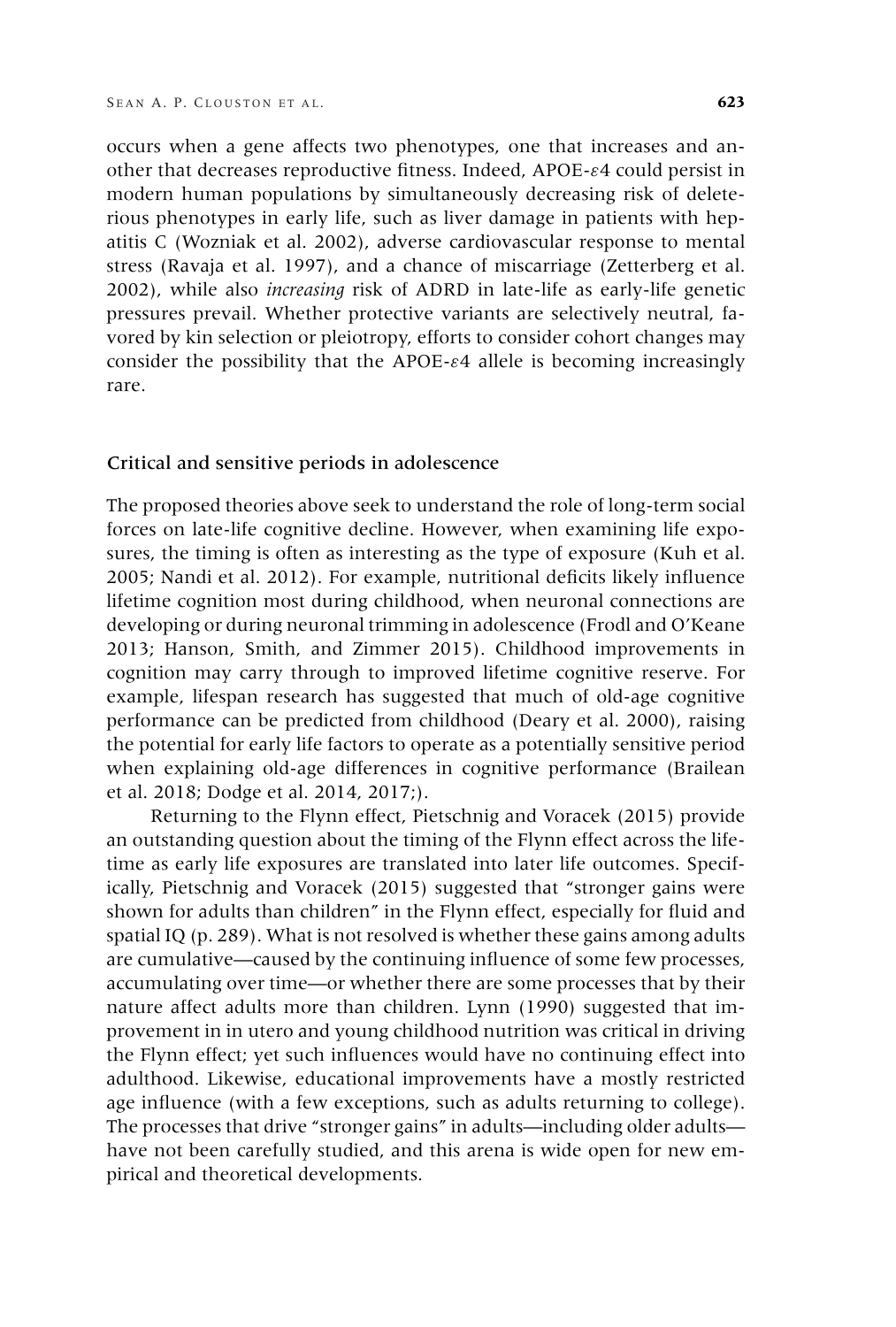Macroeconomic stressors play an outsized role in "emerging adulthood" (Arnett 2000), as emerging adults become increasingly aware of the impact of a lack of material resources. During emerging adulthood, individuals are highly competitive and constantly being compared with cohort norms resulting in high levels of interpersonal stress (Sheets and Craighead 2014). Emerging into a recession changes occupational trajectories and lifetime expectations about their own job stability (Genda, Kondo, and Ohta 2010). Concurrently, emerging adults are only beginning to experience realities of employment markets but have not yet built up resilience to such stressors, resulting in increased internalization of such experiences (Brake 2014; Conger et al. 1994) and subsequent higher rates of suicide (Miller et al. 2005). The largest impacts of early life health behaviors and health information tend to be through their role in improving healthier lifestyles across the lifespan (Cockerham 2005), when such behaviors are most important to reducing the risk of ADRD pathology (Friedland et al. 2001; Rovio et al. 2005; Sabia et al. 2009). Because the benefits of improved health behaviors can be immediate (Williamson et al. 2009), having a healthy lifestyle will be observable and important later in life.

Although much of this literature has focused on the first couple of years of life, research on cognitive development has increasingly highlighted the important role of adolescence as a critical neurodevelopmental period during which key indicators of neurological functioning, such as personality and components of fluid cognition including executive functioning are being developed (Knafo et al. 2013; Monahan et al. 2009). Indeed, researchers have noted a substantial depression in children's social traits in the early teenage years and have attributed much of this change to neurological changes in gray matter as the brain begins to trim the vast array of neural connections formed in early childhood in order to improve cognitive efficiency in hippocampal and prefrontal cortex (Murty, Calabro, and Luna 2016). Side effects of this trimming can include signs of depression, fatigue, lowered cognitive efficiency, and changes in the ability of individuals to organize their thinking thereby resulting in a number of researchers highlighting this period as a sensitive period for the development of effective social and cognitive processing (Blakemore and Mills 2014). What is potentially fascinating about this period is how closely it resembles the changes seen during the prodromal period of Alzheimer's disease, such as changes to personality (Mortby, Cherbuin, and Anstey 2015), increases in depression (Robitaille et al. 2018), and changes in fluid cognition.

#### **Discussion**

The risk of ADRD appears to be reducing over time. In this theoretical study, we propose for the first time that this reduction is likely to be due to cohort-related factors including improvements in childhood conditions.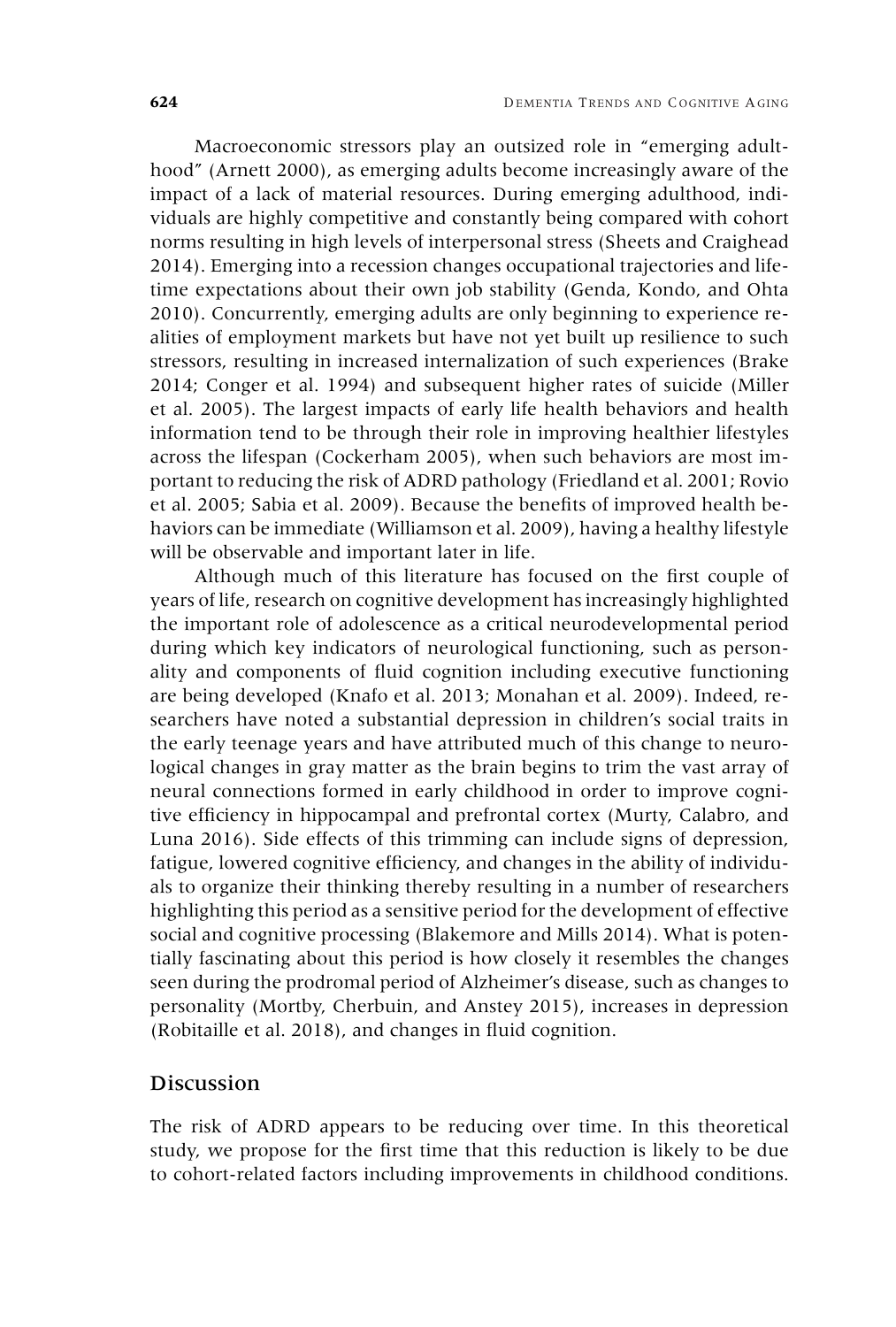One implication of this perspective is that, with relatively small changes in mediators of cognitive functioning over the past 50 years, changes in lifetime functioning may have modified both baseline scores and might also reasonably have changed the vulnerability to neurological pathologies later in life and hastened the rate of cognitive decline. Indeed, estimates from Scandinavia and the United Kingdom suggest that, even while the Flynn effect is slowing in children (Dutton, van der Linden, and Lynn 2016; Teasdale and Owen 2008), the average cognitive performance of older individuals will continue to increase for two more decades as the children currently benefitting from the Flynn effect age (Skirbekk et al. 2013). Additionally, the factors through which these risks may have been modified are generally more diverse than previously believed. Indeed, while most of the literature has been focused on improvements in cardiovascular risk factors and the proliferation of early life education, large benefits may have also emerged from the increased complexity of information being taught as well as from large improvements to the stability of nutrition in children. These changes may have multiple far-reaching implications for estimates of the rate of cognitive aging across different studies as well as the risk of dementia. This is the first study to review connections between cohort effects in cognition in childhood with late-life cognitive functioning and risk of ADRD in old age.

Measures that are associated with cohort effects in childhood are likely to be associated with cohort differences in adult cognitive performance. To date, studies of cognitive development have linked cohort effects to fluid reasoning, often measured using Raven's matrices. While many of the above theories generically imply increased cognitive functioning, it remains unclear whether specific subdomains of cognitive performance are more sensitive to period or cohort effects.

To date, results have identified cohort trends in ADRD incidence and prevalence of both research diagnoses and cognitive test scores, but an absence of changes to clinical diagnoses, in a number of studies in the United Kingdom (Matthews et al. 2013), Europe (Schrijvers et al. 2012), and the United States (Derby et al. 2017; Freedman et al. 2018; Langa et al. 2017; Leggett et al. 2019; Manton, Gu, and Ukraintseva 2005; Rocca et al. 2011). However, our theory also suggests that there should be similar trends in lower income countries where cognitive functioning is only beginning to be measured reliably in cohort studies (Gildner et al. 2014; Kohler et al. 2020). More work using longitudinal data needs to clarify the replicability of this work and to clarify whether trends are due to changes in the rate of cognitive decline or in the average performance at baseline of individuals in cohort studies. Our study suggests that more research is warranted to determine which countries are not seeing increases and, also, to determine mechanisms that help to explain these results.

One methodological implication of this perspective may be that individuals who were less exposed to cognitively limiting cohort or period-based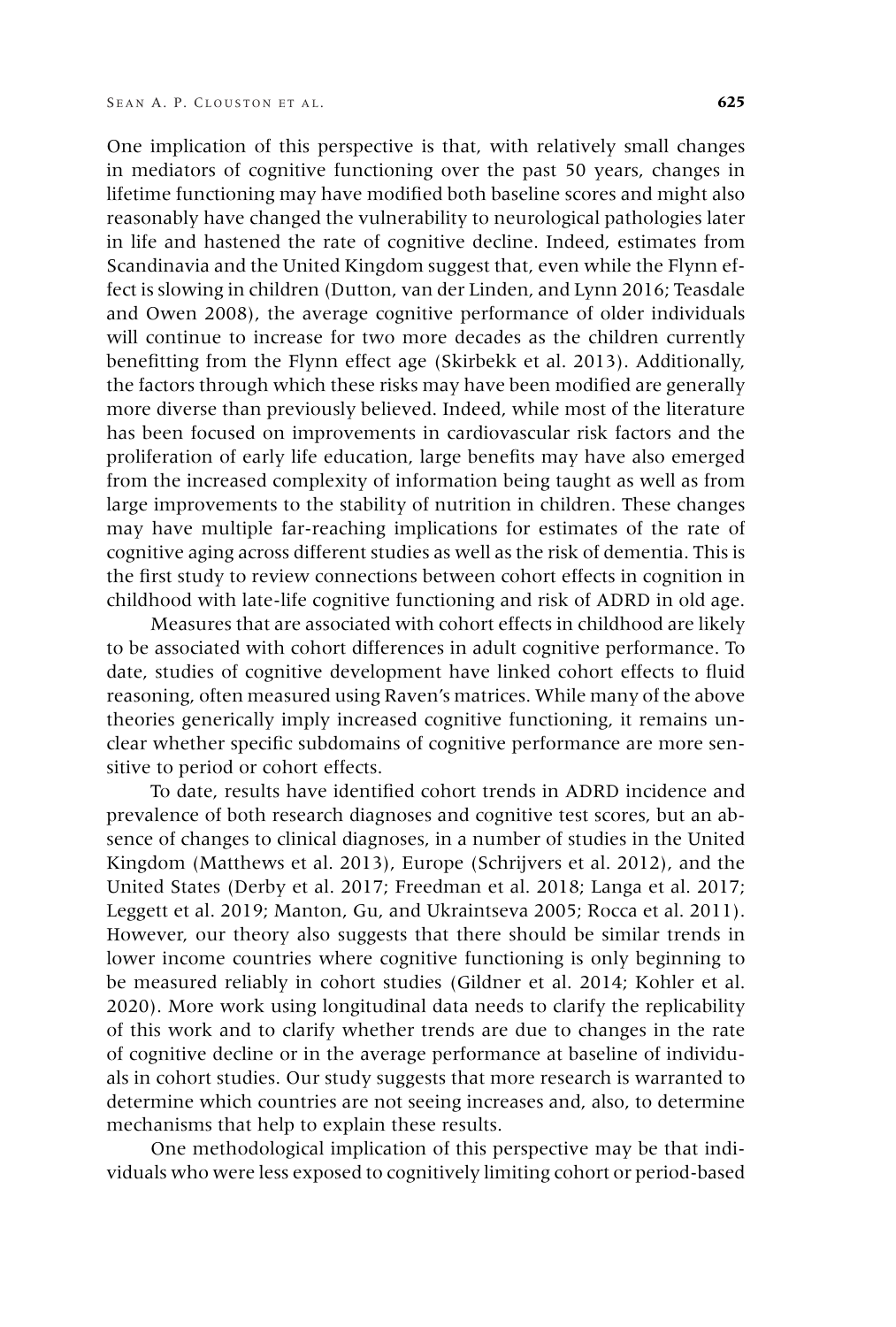factors as noted above may have increased lifetime cognitive performance and, thus, have reduced risk of misdiagnosis in later life. Misdiagnosis occurs when the tests used to identify a threshold for dementia diagnosis are difficult for some individuals with the disease relative to others. Prior work has revealed substantial variability in the level of misclassification between studies in different samples and across cohorts (Robitaille et al. 2018); however, to date the reasons for differences in misclassification have been unexamined. Nevertheless, positive cohort-related changes that may improve cognitive reserve might be expected to result in reductions in the risk of misdiagnosis, especially when using data that have external norms, since the average individual may have cognitive performance that is much higher than individuals in previous birth cohorts.

The implications of changes in cognition across the life course may be wide ranging. For example, one possibility is that improved healthcare has allowed individuals who are increasingly frail to survive longer into old age. If so, then we might imagine that current estimates of reductions in incidence of ADRD are underestimates since physical frailty is a common risk factor for ADRD (Borges et al. 2019). However, an alternative conclusion may be that because neurodegenerative disease-causing cognitive decline also causes physical functional decline (Clouston et al. 2013), that we might expect reductions in ADRD risk to be accompanied by overall reductions in frailty as well. Notably, recent work has noted that changes in cognition are often accompanied by such as slowed walking speed, reduced muscle strength, and reduced capacity to maintain balance (Zammit et al. 2021; Duggan et al. 2019). These disabilities are important because they can independently cause long-term frailty and an increased risk of mortality (Guralnik et al. 2000). Insofar as individuals are experiencing reduced risk of ADRD, we may then also suggest that they may be healthier and more capable later in their lives. As such, this study suggests that further work is warranted to determine whether the overall risk of frailty is similarly reduced in younger born cohorts.

# Conclusions

Aging individuals were once children, and the exposures of their childhood may have long-term implications (Hayward and Gorman 2004). Especially, lifespan patterns such as the Flynn effect can help us orient our thinking about the transition from childhood into adulthood and eventually into older adulthood. Most older individuals reside in developing countries even now (Skirbekk, Loichinger, and Weber 2012), and the population of older persons will only increase as the world's population ages (Ferri et al. 2006), and thus researchers are beginning to prioritize studying aging globally (World Health Organization 2012). Aside from high infant mortality rates, famines are still relatively common globally, raising the potential for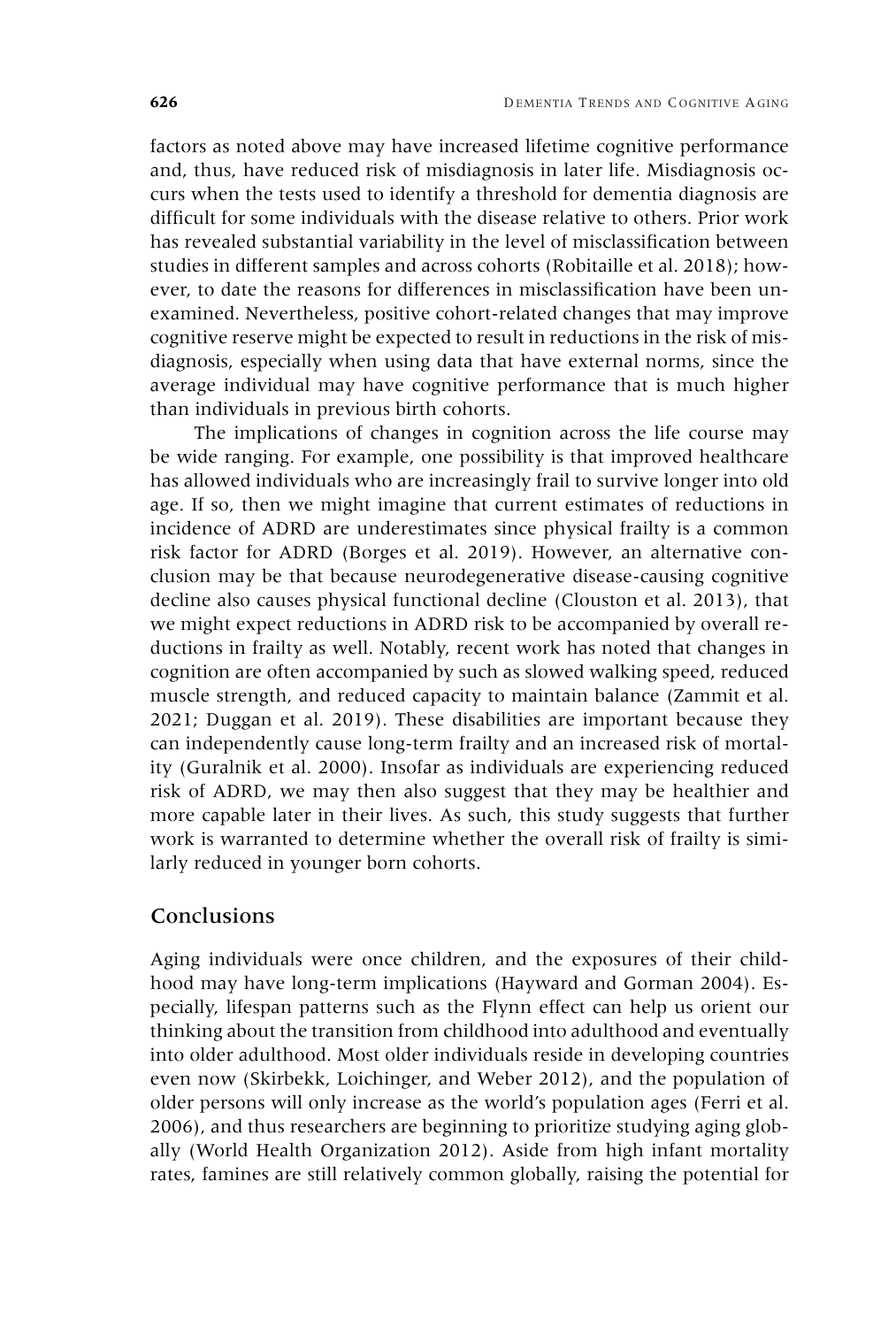cohort and period effects when economic systems melt down and preferentially disadvantage vulnerable individuals. To consider ADRD in relation to the Flynn effect forces the perspective that ADRD potentially has causal origins much earlier in life, and that population processes at the cohort and period level must be carefully accounted for in studying aging. Insofar as these factors have longstanding effects, health researchers should be aware of differences in childhood contexts as a possible explanation for trends in late-life cognition.

#### Acknowledgment

This work was supported by the National Institute on Aging under Grant R01 AG067621.

# References

- Aburto, Jose Manuel, Francisco Villavicencio, Ugofilippo Basellini, Soren Kjaergaard, and James W. Vaupel. 2020. "Dynamics of Life Expectancy and Life Span Equality." *Proceedings of the National Academy of Sciences of the United States of America* 117(10): 5250–5259. [https://doi.org/](https://doi.org/10.1073/pnas.1915884117) [10.1073/pnas.1915884117.](https://doi.org/10.1073/pnas.1915884117) [https://www.ncbi.nlm.nih.gov/pubmed/32094193.](https://www.ncbi.nlm.nih.gov/pubmed/32094193)
- Arnett, Jeffrey Jensen. 2000. "Emerging Adulthood: A Theory of Development from the Late Teens through the Twenties." *American Psychologist* 55(5): 469.
- Ashford, J Wesson. 2002. "ApoE4: Is It the Absence of Good or the Presence of Bad?" *Journal of Alzheimer's Disease* 4(3): 141–143.
- Bell, Andrew, and Kelvyn Jones. 2015. "Age, Period and Cohort Processes in Longitudinal and Life Course Analysis: A Multilevel Perspective." In *A Life Course Perspective on Health Trajectories and Transitions*, edited by Claudine Burton-Jeangros, Stephane Cullati, Amanda Sacker, and David Blane, 197–213. Cham: Springer.
- Berkman, Douglas S., Andres G. Lescano, Robert H. Gilman, Sonia L. Lopez, and Maureen M. Black. 2002. "Effects of Stunting, Diarrhoeal Disease, and Parasitic Infection during Infancy on Cognition in Late Childhood: A Follow-up Study." *Lancet* 359(9306): 564–571. [https://doi.](https://doi.org/10.1016/S0140-6736(02)07744-9) [org/10.1016/S0140-6736\(02\)07744-9.](https://doi.org/10.1016/S0140-6736(02)07744-9) [https://www.ncbi.nlm.nih.gov/pubmed/11867110.](https://www.ncbi.nlm.nih.gov/pubmed/11867110)
- Blakemore, Sarah-Jayne, and Kathryn L Mills. 2014. "Is Adolescence a Sensitive Period for Sociocultural Processing?" *Annual Review of Psychology* 65: 187–207.
- Borges, Marcus Kiiti, Marco Canevelli, Matteo Cesari, and Ivan Aprahamian. 2019. "Frailty as a Predictor of Cognitive Disorders: A Systematic Review and Meta-Analysis." *Frontiers in Medicine* 6: 26.

Bourdieu, Pierre. 1979. *La distinction : critique sociale du jugement*. Paris: Éditions de Minuit.

- Brailean, Anamaria, Martijn Huisman, Martin Prince, A. Matthew Prina, Dorly J. H. Deeg, and Hannie Comijs. 2018. "Cohort Differences in Cognitive Aging in the Longitudinal Aging Study Amsterdam." *The Journals of Gerontology, Series B: Psychological Sciences and Social Sciences* 73(7): 1214–1223. [https://doi.org/10.1093/geronb/gbw129.](https://doi.org/10.1093/geronb/gbw129) [https:](https://www.ncbi.nlm.nih.gov/pubmed/27694370) [//www.ncbi.nlm.nih.gov/pubmed/27694370.](https://www.ncbi.nlm.nih.gov/pubmed/27694370)
- Brake, Deborah L. 2014. "Discrimination Inward and Upward: Lessons on Law and Social Inequality from the Troubling Case of Women Coaches." Indiana Journal of Law and Social Equity. 2(1): 1-35.
- Brand, CR, S Freshwater, and WB Dockrell. 1989. "Has There Been a 'Massive' Rise in IQ Levels in the West? Evidence from Scottish Children." *The Irish Journal of Psychology* 10(3): 388–393.
- Bruscoli, Maddalena, and Simon Lovestone. 2004. "Is MCI Really Just Early Dementia? A Systematic Review of Conversion Studies." *International psychogeriatrics* 16(2): 129–140. [https:](https://doi.org/10.1017/s1041610204000092) [//doi.org/10.1017/s1041610204000092.](https://doi.org/10.1017/s1041610204000092) [https://www.ncbi.nlm.nih.gov/pubmed/15318760.](https://www.ncbi.nlm.nih.gov/pubmed/15318760)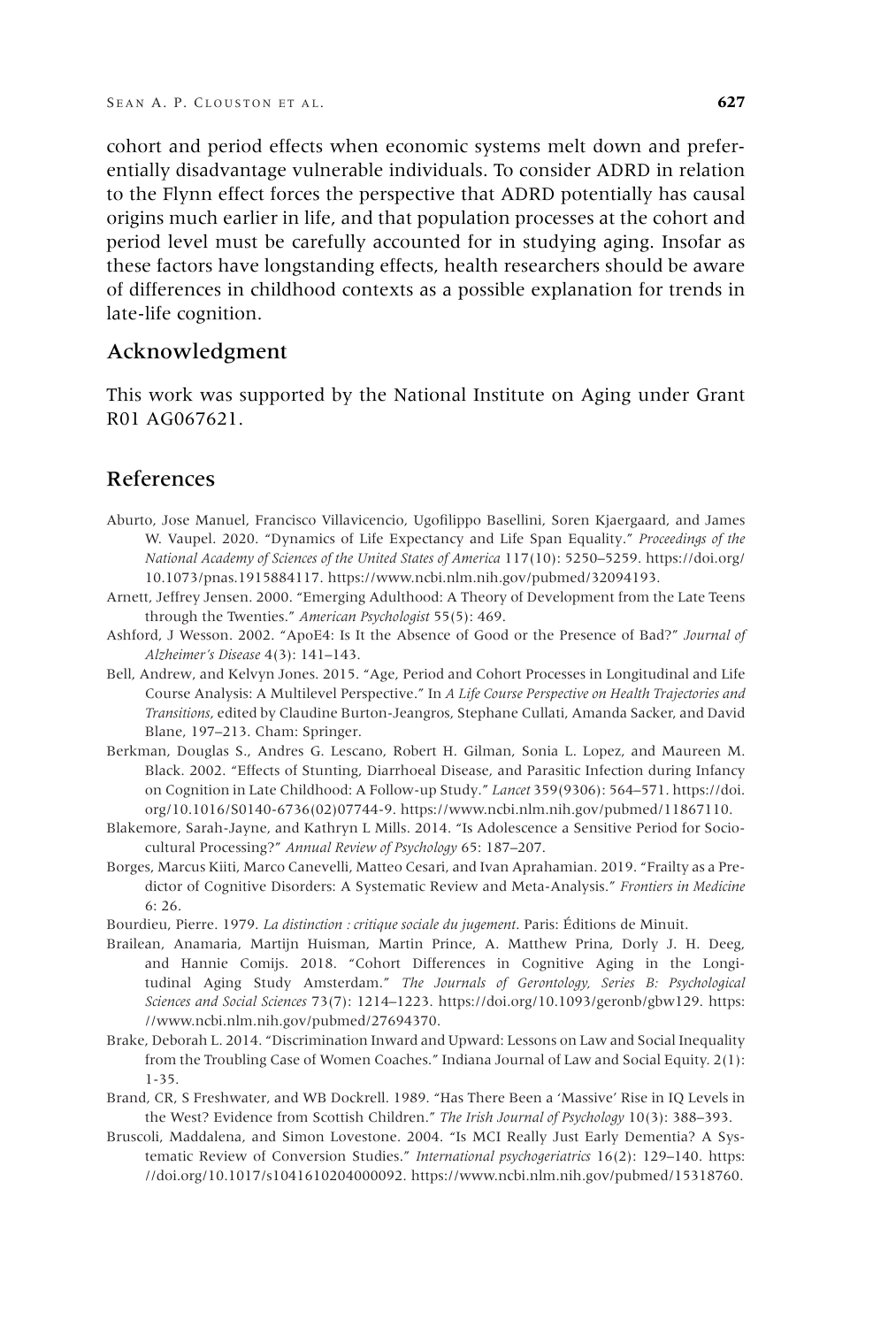- Caldwell, John C. 2001. "Population Health in Transition." *Bulletin of the World Health Organization* 79(2): 159–160. [https://www.ncbi.nlm.nih.gov/pubmed/11242823.](https://www.ncbi.nlm.nih.gov/pubmed/11242823)
- Calsolaro, Valeria, and Paul Edison. 2016. "Neuroinflammation in Alzheimer's Disease: Current Evidence and Future Directions." *Alzheimer's & Dementia* 12(6): 719–732. [https://doi.org/10.](https://doi.org/10.1016/j.jalz.2016.02.010) [1016/j.jalz.2016.02.010.](https://doi.org/10.1016/j.jalz.2016.02.010) [https://www.ncbi.nlm.nih.gov/pubmed/27179961.](https://www.ncbi.nlm.nih.gov/pubmed/27179961)
- Case, Anne, and Christina Paxson. 2008. "Height, Health, and Cognitive Function at Older Ages." *The American Economic Review* 98(2): 463.
- Christensen, Vibeke T., and Richard M. Carpiano. 2014. "Social Class Differences in BMI among Danish Women: Applying Cockerham's Health Lifestyles Approach and Bourdieu's Theory of Lifestyle." *Social Science & Medicine* 112(0): 12–21. [https://doi.org/10.1016/j.socscimed.2014.](https://doi.org/10.1016/j.socscimed.2014.04.017) [04.017.](https://doi.org/10.1016/j.socscimed.2014.04.017) [https://www.ncbi.nlm.nih.gov/pubmed/24788112.](https://www.ncbi.nlm.nih.gov/pubmed/24788112)
- Clouston, Sean A. P., Paul Brewster, Diana Kuh, Marcus Richards, Rachel Cooper, Rebecca Hardy, Marcie S. Rubin, and Scott M. Hofer. 2013. "The Dynamic Relationship between Physical Function and Cognition in Longitudinal Aging Cohorts." *Epidemiologic Reviews.* 35: 33–50. [https://doi.org/10.1093/epirev/mxs004.](https://doi.org/10.1093/epirev/mxs004) [https://www.ncbi.nlm.nih.gov/pubmed/23349427.](https://www.ncbi.nlm.nih.gov/pubmed/23349427)
- Clouston, Sean A. P., Yael Deri, Erica Diminich, Richard R Kew, Roman Kotov, Candace Stewart, Xiaohua Yang, Sam Gandy, Mary Sano, Evelyn Bromet, and Benjamin Luft. 2019. "Posttraumatic Stress Disorder Associated with Total Amyloid Burden and Amyloid-ß 42/40 Ratios in Plasma: Results from a Pilot Study of World Trade Center Responders." *Alzheimer's & Dementia* 11: 216–220.
- Clouston, Sean A. P., D. Kuh, P. Herd, J. Elliott, M. Richards, and S. M. Hofer. 2012. "Benefits of Educational Attainment on Adult Fluid Cognition: International Evidence from Three Birth Cohorts." *International Journal of Epidemiologyl* 41(6): 1729–1736. [https://doi.org/10.1093/ije/](https://doi.org/10.1093/ije/dys148) [dys148.](https://doi.org/10.1093/ije/dys148) [https://www.ncbi.nlm.nih.gov/pubmed/23108707.](https://www.ncbi.nlm.nih.gov/pubmed/23108707)
- Clouston, Sean A. P., Marcie S. Rubin, Cynthia G. Colen, and Bruce G. Link. 2014. "Social Inequalities in Suicide: The Role of Selective Serotonin Reuptake Inhibitors." *American Journal of Epidemiology* 180(7): 696–704. [https://doi.org/10.1093/aje/kwu191.](https://doi.org/10.1093/aje/kwu191) [https://www.ncbi.nlm.nih.](https://www.ncbi.nlm.nih.gov/pubmed/25167863) [gov/pubmed/25167863.](https://www.ncbi.nlm.nih.gov/pubmed/25167863)
- Cockerham, William C. 2005. "Health Lifestyle Theory and the Convergence of Agency and Structure." *Journal of Health and Social Behavior* 46(1): 51–67. [https://doi.org/10.1177/](https://doi.org/10.1177/002214650504600105) [002214650504600105.](https://doi.org/10.1177/002214650504600105) [https://www.ncbi.nlm.nih.gov/pubmed/15869120.](https://www.ncbi.nlm.nih.gov/pubmed/15869120)
- Cockerham, William C. 2007. *Social Causes of Health and Disease*. Cambridge, UK: Polity Press.
- Conger, Rand D., Xiaojia Ge, Glen H. Elder, Jr., Frederick O. Lorenz, and Ronald L. Simons. 1994. "Economic Stress, Coercive Family Process, and Developmental Problems of Adolescents." *Child Development* 65(2 Spec No): 541–561. [https://www.ncbi.nlm.nih.gov/pubmed/8013239.](https://www.ncbi.nlm.nih.gov/pubmed/8013239)
- Crimmins, Eileen M., Yushiko Saito, Jung Ki Kim, Yuan S. Zhang, Isaac Sasson, and Mark D. Hayward. 2018. "Educational Differences in the Prevalence of Dementia and Life Expectancy with Dementia: Changes from 2000 to 2010." *The Journals of Gerontology, Series B: Psychological Sciences and Social Sciences* 73(1): S20–S28. [https://doi.org/10.1093/geronb/gbx135.](https://doi.org/10.1093/geronb/gbx135) [https:](https://www.ncbi.nlm.nih.gov/pubmed/29669097) [//www.ncbi.nlm.nih.gov/pubmed/29669097.](https://www.ncbi.nlm.nih.gov/pubmed/29669097)
- Crookston, Benjamin T., Kirk A. Dearden, Stephen C. Alder, Christina A. Porucznik, Joseph B. Stanford, Ray M. Merrill, Ty T. Dickerson, and Mary E. Penny. 2011. "Impact of Early and Concurrent Stunting on Cognition." *Maternal & Child Nutrition* 7(4): 397–409. [https://doi.org/](https://doi.org/10.1111/j.1740-8709.2010.00255.x) [10.1111/j.1740-8709.2010.00255.x.](https://doi.org/10.1111/j.1740-8709.2010.00255.x) [https://www.ncbi.nlm.nih.gov/pubmed/21902807.](https://www.ncbi.nlm.nih.gov/pubmed/21902807)
- de Rooij, Susanne R., Hans Wouters, Julie E. Yonker, Rebecca C. Painter, and Tessa J. Roseboom. 2010. "Prenatal Undernutrition and Cognitive Function in Late Adulthood." *Proceedings of the National Academy of Sciences of the United States of America* 107(39): 16881–16886. [https:](https://doi.org/10.1073/pnas.1009459107) [//doi.org/10.1073/pnas.1009459107.](https://doi.org/10.1073/pnas.1009459107) [https://www.ncbi.nlm.nih.gov/pubmed/20837515.](https://www.ncbi.nlm.nih.gov/pubmed/20837515)
- Deary, Ian J. 2012. "Looking for 'System Integrity' in Cognitive Epidemiology." *Gerontology* 58(6): 545–553. [https://doi.org/10.1159/000341157.](https://doi.org/10.1159/000341157) [https://www.ncbi.nlm.nih.gov/](https://www.ncbi.nlm.nih.gov/pubmed/22907506) [pubmed/22907506.](https://www.ncbi.nlm.nih.gov/pubmed/22907506)
- Deary, Ian J., Lawrence J. Whalley, Helen Lemmon, J. R Crawford, and John M. Starr. 2000. "The Stability of Individual Differences in Mental Ability from Childhood to Old Age: Follow-Up of the 1932 Scottish Mental Survey." *Intelligence* 28(1): 49–55.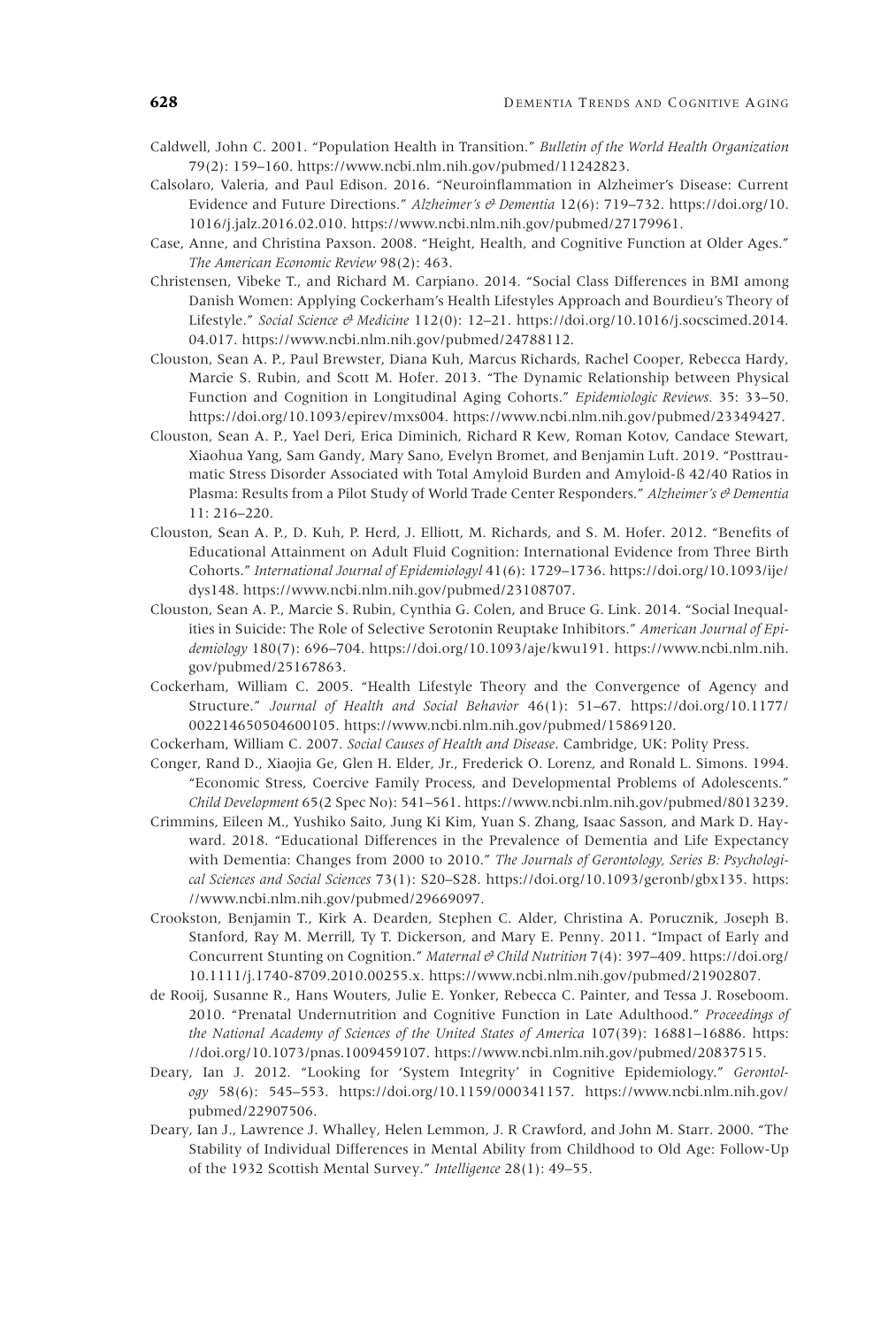- Deaton, Angus. 2007. "Height, Health, and Development." *Proceedings of the National Academy of Sciences of the United States of America* 104(33): 13232–13237. [https://doi.org/10.1073/pnas.](https://doi.org/10.1073/pnas.0611500104) [0611500104.](https://doi.org/10.1073/pnas.0611500104) [https://www.ncbi.nlm.nih.gov/pubmed/17686991.](https://www.ncbi.nlm.nih.gov/pubmed/17686991)
- Delahanty, Douglas L., Nicole R. Nugent, Norman C. Christopher, and Michele Walsh. 2005. "Initial Urinary Epinephrine and Cortisol Levels Predict Acute PTSD Symptoms in Child Trauma Victims." *Psychoneuroendocrinology* 30(2): 121–128. [https://doi.org/10.1016/j.psyneuen.2004.](https://doi.org/10.1016/j.psyneuen.2004.06.004) [06.004.](https://doi.org/10.1016/j.psyneuen.2004.06.004) [https://www.ncbi.nlm.nih.gov/pubmed/15471610.](https://www.ncbi.nlm.nih.gov/pubmed/15471610)
- Derby, Carol A., Mindy J. Katz, Richard B. Lipton, and Charles B. Hall. 2017. "Trends in Dementia Incidence in a Birth Cohort Analysis of the Einstein Aging Study." *JAMA Neurology* 74(11): 1345–1351. [https://doi.org/10.1001/jamaneurol.2017.1964.](https://doi.org/10.1001/jamaneurol.2017.1964) [https://www.ncbi.nlm.nih.gov/](https://www.ncbi.nlm.nih.gov/pubmed/28873124) [pubmed/28873124.](https://www.ncbi.nlm.nih.gov/pubmed/28873124)
- Dickens, William T., and James R. Flynn. 2001. "Heritability Estimates versus Large Environmental Effects: The IQ Paradox Resolved." *Psychological Review* 108(2): 346–369. [https://doi.org/10.](https://doi.org/10.1037/0033-295x.108.2.346) [1037/0033-295x.108.2.346.](https://doi.org/10.1037/0033-295x.108.2.346) [https://www.ncbi.nlm.nih.gov/pubmed/11381833.](https://www.ncbi.nlm.nih.gov/pubmed/11381833)
- Dickinson, Mercedes D, and Merrill Hiscock. 2010. "Age-Related IQ Decline is Reduced Markedly after Adjustment for the Flynn Effect." *Journal of Clinical and Experimental Neuropsychology* 32(8): 865–870.
- Dodge, Hiroko H., Jian Zhu, Tiffany F. Hughes, Beth E. Snitz, Chung-Cho H. Chang, Erin P. Jacobsen, and Mary Ganguli. 2017. "Cohort Effects in Verbal Memory Function and Practice Effects: A Population-Based Study." *International psychogeriatrics* 29(1): 137–148. [https://doi.org/10.](https://doi.org/10.1017/S1041610216001551) [1017/S1041610216001551.](https://doi.org/10.1017/S1041610216001551) [https://www.ncbi.nlm.nih.gov/pubmed/27725002.](https://www.ncbi.nlm.nih.gov/pubmed/27725002)
- Dodge, Hiroko H., Jian Zhu, Ching-Wen Lee, Chung-Cho H. Chang, and Mary Ganguli. 2014. "Cohort Effects in Age-Associated Cognitive Trajectories." *The Journals of Gerontology. Series A, Biological Sciences and Medical Sciences* 69(6): 687–694. [https://doi.org/10.1093/gerona/glt181.](https://doi.org/10.1093/gerona/glt181) [https://www.ncbi.nlm.nih.gov/pubmed/24270062.](https://www.ncbi.nlm.nih.gov/pubmed/24270062)
- Dufouil, Carole, Alexa Beiser, Genevieve Chene, and Sudha Seshadri. 2018. "Are Trends in Dementia Incidence Associated with Compression in Morbidity? Evidence from the Framingham Heart Study." *The Journals of Gerontology, Series B: Psychological Sciences and Social Sciences* 73(1): S65–S72. [https://doi.org/10.1093/geronb/gby001.](https://doi.org/10.1093/geronb/gby001) [https://www.ncbi.nlm.nih.gov/pubmed/](https://www.ncbi.nlm.nih.gov/pubmed/29669105) [29669105.](https://www.ncbi.nlm.nih.gov/pubmed/29669105)
- Duggan, Emily C., Andrea M. Piccinin, Sean A. P. Clouston, Andriy V. Koval, Annie Robitaille, Andrea R. Zammit, Cenkai Wu, Cassandra L. Brown, Lewina O. Lee, Deborah Finkel, William H. Beasley, Jeffrey Kaye, Graciela M. Terrera, Mindy J. Katz, Richard B. Lipton, Dorly J. H. Deeg, David A. Bennett, Marcus Praetorius Bjork, Boo Johansson, Avron Spiro, Jennifer Weuve, and Scott M. Hofer. 2019. "A Multi-Study Coordinated Meta-Analysis of Pulmonary Function and Cognition in Aging." *The Journals of Gerontology. Series A, Biological Sciences and Medical Sciences* 74(11): 1793–1804. [https://doi.org/10.1093/gerona/glz057.](https://doi.org/10.1093/gerona/glz057) [https:](https://www.ncbi.nlm.nih.gov/pubmed/30825374) [//www.ncbi.nlm.nih.gov/pubmed/30825374.](https://www.ncbi.nlm.nih.gov/pubmed/30825374)
- Dutton, Edward, Dimitri van der Linden, and Richard Lynn. 2016. "The Negative Flynn Effect: A Systematic Literature Review." *Intelligence* 59: 163–169.
- Ferri, Cleusa P, Martin Prince, Carol Brayne, Henry Brodaty, Laura Fratiglioni, Mary Ganguli, Kathleen Hall, Kazuo Hasegawa, Hugh Hendrie, and Yueqin Huang. 2006. "Global Prevalence of Dementia: A Delphi Consensus Study." *The Lancet* 366(9503): 2112–2117.
- Finch, Caleb E., and Robert M. Sapolsky. 1999. "The Evolution of Alzheimer Disease, the Reproductive Schedule, and apoE Isoforms." *Neurobiological Aging* 20(4): 407–28. [https://doi.org/](https://doi.org/10.1016/s0197-4580(99)00053-6) [10.1016/s0197-4580\(99\)00053-6.](https://doi.org/10.1016/s0197-4580(99)00053-6) [https://www.ncbi.nlm.nih.gov/pubmed/10604433.](https://www.ncbi.nlm.nih.gov/pubmed/10604433)
- First, Michael B, Robert L Spitzer, Miriam Gibbon, and Janet BW Williams. 1998. *Structured Clinical Interview for DSM-IV Axis I Disorders: Patient Edition (February 1996 Final), SCID-I/P*. Biometrics Research Department, New York State Psychiatric Institute.
- Flaks, Mariana K., Stella M. Malta, Priscila P. Almeida, Orlando F. Bueno, Mariana C. Pupo, Sergio B. Andreoli, Marcelo F. Mello, Acioly L. Lacerda, Jair J. Mari, and Rodrigo A. Bressan. 2014. "Attentional and Executive Functions Are Differentially Affected by Post-Traumatic Stress Disorder and Trauma." *Journal of Psychiatric Research* 48(1): 32–39. [https://doi.org/10.1016/j.](https://doi.org/10.1016/j.jpsychires.2013.10.009) [jpsychires.2013.10.009.](https://doi.org/10.1016/j.jpsychires.2013.10.009) [https://www.ncbi.nlm.nih.gov/pubmed/24199652.](https://www.ncbi.nlm.nih.gov/pubmed/24199652)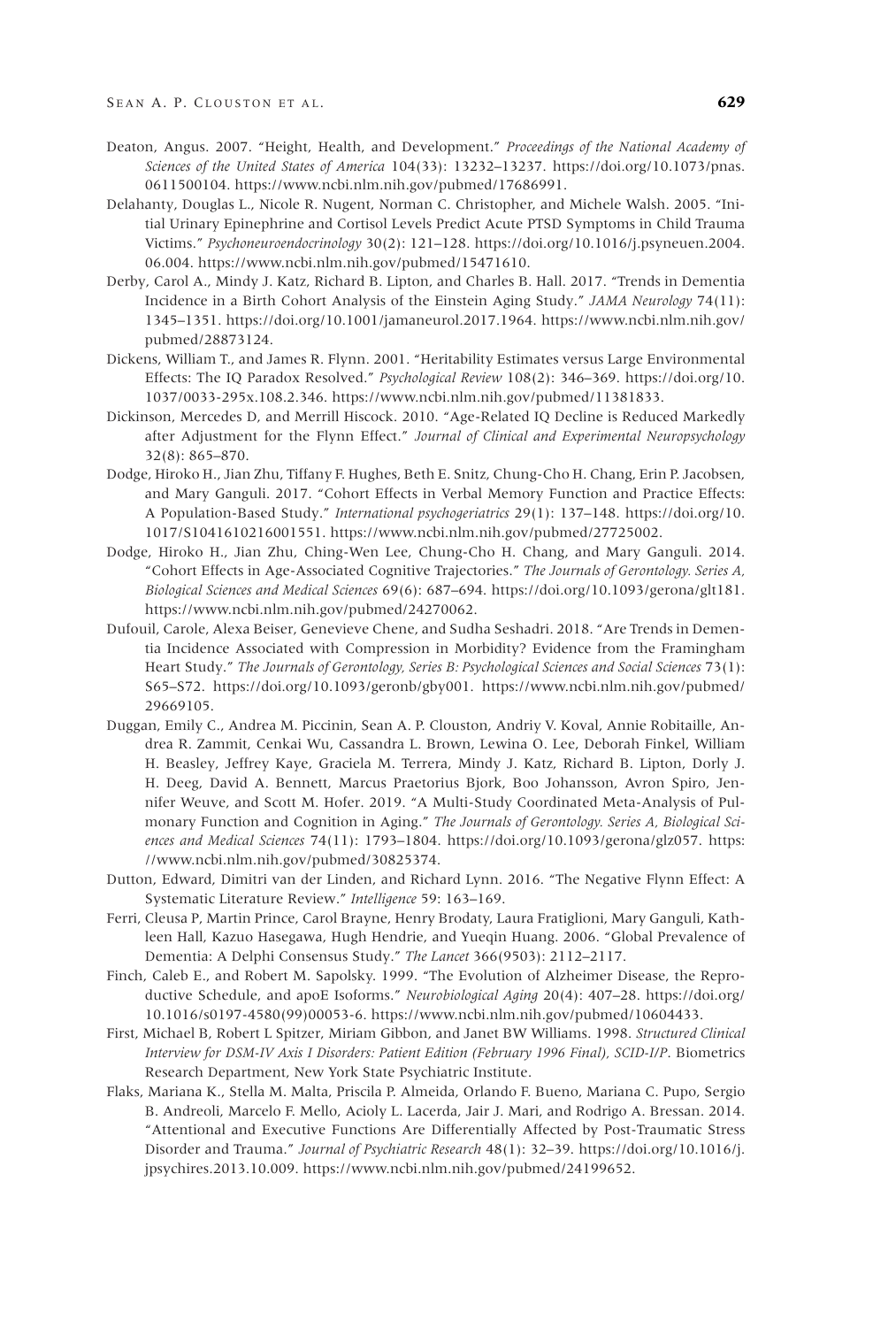- Flynn, James R. 1984. "The Mean IQ of Americans: Massive Gains 1932 to 1978." *Psychological Bulletin* 95(1): 29.
- Fogel, Robert W. 1986a. *Nutrition and the Decline in Mortality since 1700: Some Preliminary Findings*. Chicago, IL: University of Chicago Press.
- Fogel, Robert W. 1986b. "Physical Growth as a Measure of the Economic Well-Being of Populations: The Eighteenth and Nineteenth Centuries." In *Human Growth: A Comprehensive Treatise*., edited by Frank Falkner and J. M. Tanner, 263–281. New York, NY: Plenum Press.
- Fogel, Robert W. 1994. "Economic Growth, Population Theory, and Physiology: The Bearing of Long-Term Processes on the Making of Economic Policy." National Bureau of Economic Research, Cambridge, MA.
- Fogel, Robert W. 2004. "Health, Nutrition, and Economic Growth." *Economic Development and Cultural Change* 52(3): 643–658.
- Fogel, Robert W. 2012. *Explaining Long-term Trends in Health and Longevity*. Cambridge, UK: Cambridge University Press.
- Freedman, Vicki A., Judith D. Kasper, Brenda C. Spillman, and Brenda L. Plassman. 2018. "Short-Term Changes in the Prevalence of Probable Dementia: An Analysis of the 2011–2015 National Health and Aging Trends Study." *The Journals of Gerontology, Series B: Psychological Sciences and Social Sciences* 73(1): S48–S56. [https://doi.org/10.1093/geronb/gbx144.](https://doi.org/10.1093/geronb/gbx144) [https://www.ncbi.](https://www.ncbi.nlm.nih.gov/pubmed/29669099) [nlm.nih.gov/pubmed/29669099.](https://www.ncbi.nlm.nih.gov/pubmed/29669099)
- Friedland, Robert P, Thomas Fritsch, Kathleen A Smyth, Elisabeth Koss, Alan J Lerner, Chien Hsiun Chen, Grace J Petot, and Sara M Debanne. 2001. "Patients with Alzheimer's Disease Have Reduced Activities in Midlife Compared with Healthy Control-Group Members." *Proceedings of the National Academy of Sciences* 98(6): 3440–3445.
- Frodl, Thomas, and Veronica O'Keane. 2013. "How Does the Brain Deal with Cumulative Stress? A Review with Focus on Developmental Stress, HPA Axis Function and Hippocampal Structure in Humans." *Neurobiology of Disease* 52: 24–37.
- Genda, Yuji, Ayako Kondo, and Souichi Ohta. 2010. "Long-Term Effects of a Recession at Labor Market Entry in Japan and the United States." *Journal of Human Resources* 45(1): 157–196.
- Gildner, Theresa E, Melissa A Liebert, Paul Kowal, Somnath Chatterji, and J Josh Snodgrass. 2014. "Associations between Sleep Duration, Sleep Quality, and Cognitive Test Performance among Older Adults from Six Middle Income Countries: Results from the Study on Global Ageing and Adult Health (SAGE)." *Journal of Clinical Sleep Medicine* 10(6): 613–621.
- Glass, Daniel J, and Steven E Arnold. 2012. "Some Evolutionary Perspectives on Alzheimer's Disease Pathogenesis and Pathology." *Alzheimer's & Dementia* 8(4): 343–351.
- Guinosso, Stephanie A., Sara B. Johnson, and Anne W. Riley. 2016. "Multiple Adverse Experiences and Child Cognitive Development." *Pediatric Research* 79(1-2): 220–226. [https://doi.org/10.](https://doi.org/10.1038/pr.2015.195) [1038/pr.2015.195.](https://doi.org/10.1038/pr.2015.195) [https://www.ncbi.nlm.nih.gov/pubmed/26460522.](https://www.ncbi.nlm.nih.gov/pubmed/26460522)
- Guralnik, Jack M., Luigi Ferrucci, Carl F. Pieper, Suzanne G. Leveille, Kyriakos S. Markides, Glenn V. Ostir, Stephanie Studenski, Lisa F. Berkman, and Robert B. Wallace. 2000. "Lower Extremity Function and Subsequent Disability: Consistency across Studies, Predictive Models, and Value of Gait Speed Alone Compared with the Short Physical Performance Battery." *The Journals of Gerontology. Series A, Biological Sciences and Medical Sciences* 55(4): M221–M231. [https://doi.org/](https://doi.org/10.1093/gerona/55.4.m221) [10.1093/gerona/55.4.m221.](https://doi.org/10.1093/gerona/55.4.m221) [https://www.ncbi.nlm.nih.gov/pubmed/10811152.](https://www.ncbi.nlm.nih.gov/pubmed/10811152)
- Guven, Cahit, and Wang-Sheng Lee. 2015. "Height, Aging and Cognitive Abilities across Europe." *Economics and Human Biology* 16: 16–29. [https://doi.org/10.1016/j.ehb.2013.12.005.](https://doi.org/10.1016/j.ehb.2013.12.005) [https://](https://www.ncbi.nlm.nih.gov/pubmed/24485906) [www.ncbi.nlm.nih.gov/pubmed/24485906.](https://www.ncbi.nlm.nih.gov/pubmed/24485906)
- Hanlon, Charlotte S, and David C Rubinsztein. 1995. "Arginine Residues at Codons 112 and 158 in the Apolipoprotein E Gene Correspond to the Ancestral State in Humans." *Atherosclerosis* 112(1): 85–90.
- Hanson, Heidi A., Ken R. Smith, and Zachary Zimmer. 2015. "Reproductive History and Later-Life Comorbidity Trajectories: A Medicare-Linked Cohort Study From the Utah Population Database." *Demography* 52(6): 2021–2049. [https://doi.org/10.1007/s13524-015-0439-5.](https://doi.org/10.1007/s13524-015-0439-5) [https://www.ncbi.nlm.nih.gov/pubmed/26527471.](https://www.ncbi.nlm.nih.gov/pubmed/26527471)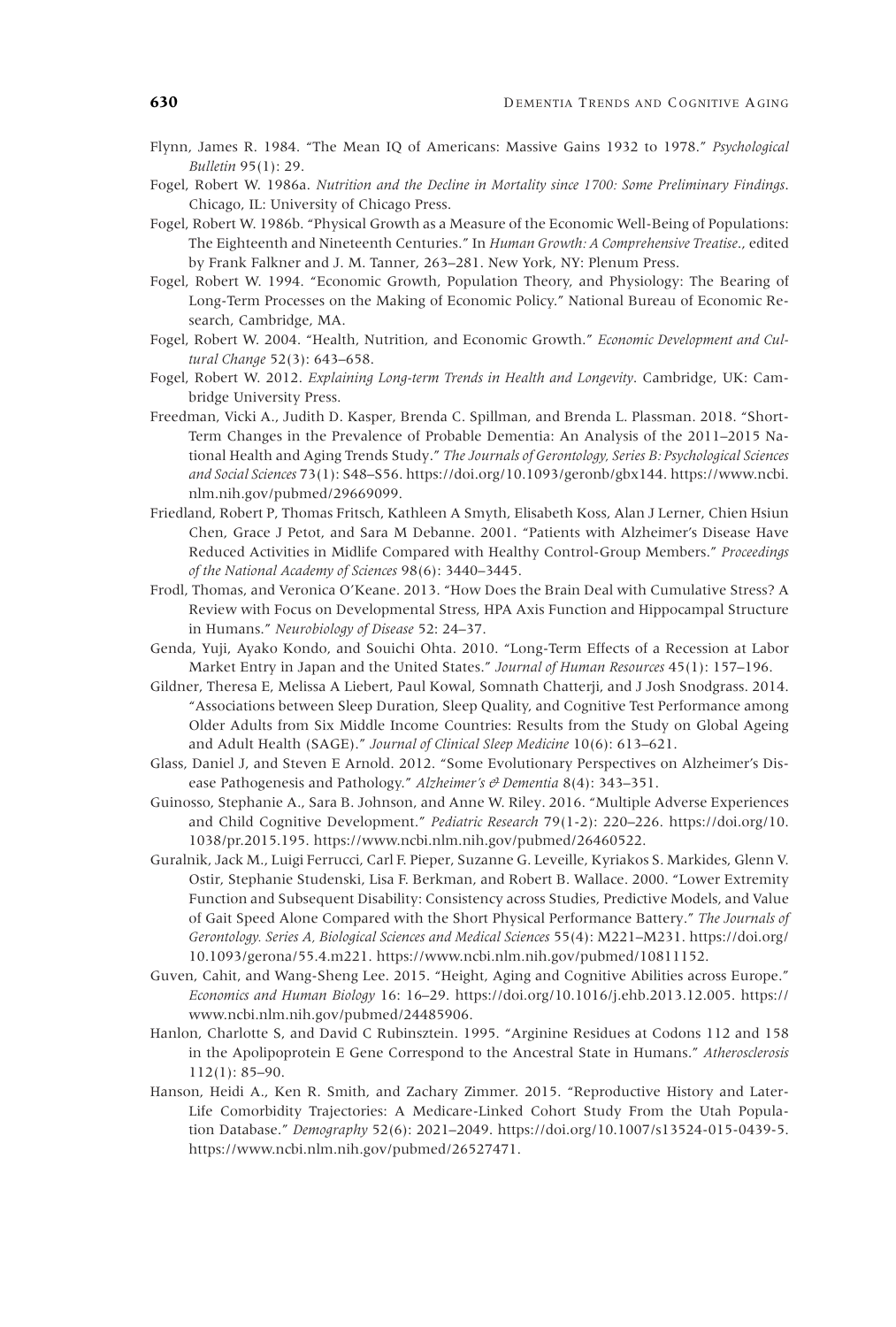- Hayward, Mark D., and Bridget K. Gorman. 2004. "The Long Arm of Childhood: The Influence of Early-Life Social Conditions on Men's Mortality." *Demography* 41(1): 87–107. [https://doi.org/](https://doi.org/10.1353/dem.2004.0005) [10.1353/dem.2004.0005.](https://doi.org/10.1353/dem.2004.0005) [https://www.ncbi.nlm.nih.gov/pubmed/15074126.](https://www.ncbi.nlm.nih.gov/pubmed/15074126)
- Henson, J., T. Yates, S. J. Biddle, C. L. Edwardson, K. Khunti, E. G. Wilmot, L. J. Gray, T. Gorely, M. A. Nimmo, and M. J. Davies. 2013. "Associations of Objectively Measured Sedentary Behaviour and Physical Activity with Markers of Cardiometabolic Health." *Diabetologia* 56(5): 1012–1020. [https://doi.org/10.1007/s00125-013-2845-9.](https://doi.org/10.1007/s00125-013-2845-9) [https://www.ncbi.nlm.nih.](https://www.ncbi.nlm.nih.gov/pubmed/23456209) [gov/pubmed/23456209.](https://www.ncbi.nlm.nih.gov/pubmed/23456209)
- Hessel, Philipp, Jonas M Kinge, Vegard Skirbekk, and Ursula M Staudinger. 2018. "Trends and Determinants of the Flynn Effect in Cognitive Functioning among Older Individuals in 10 European Countries." *Journal of Epidemiological Community Health* 72(5): 383–389.
- Hill, James M, Partha S Bhattacharjee, and Donna M Neumann. 2007. "Apolipoprotein E Alleles Can Contribute to the Pathogenesis of Numerous Clinical Conditions including HSV-1 Corneal Disease." *Experimental Eye Research* 84(5): 801–811.
- Hirst, William, Elizabeth A Phelps, Randy L Buckner, Andrew E Budson, Alexandru Cuc, John DE Gabrieli, Marcia K Johnson, Cindy Lustig, Keith B Lyle, and Mara Mather. 2009. "Long-Term Memory for the Terrorist Attack of September 11: Flashbulb Memories, Event Memories, and the Factors That Influence Their Retention." *Journal of Experimental Psychology: General* 138(2): 161.
- Hofer, Scott M., S. Berg, and P. Era. 2003. "Evaluating the Interdependence of Aging-Related Changes in Visual and Auditory Acuity, Balance, and Cognitive Functioning." *Psychology and Aging* 18(2): 285–305. [https://doi.org/10.1037/0882-7974.18.2.285.](https://doi.org/10.1037/0882-7974.18.2.285) [https://www.ncbi.nlm.](https://www.ncbi.nlm.nih.gov/pubmed/12825777) [nih.gov/pubmed/12825777.](https://www.ncbi.nlm.nih.gov/pubmed/12825777)
- Houston, R. A. 2001. Literacy. In *Encyclopedia of European Social History: From 1350 to 2000*, edited by Peter N. Stearns, 391–406. Scribner.
- Hudomiet, Peter, Michael D. Hurd, and Susann Rohwedder. 2018. "Dementia Prevalence in the United States in 2000 and 2012: Estimates Based on a Nationally Representative Study." *The Journals of Gerontology, Series B: Psychological Sciences and Social Sciences* 73(1): S10–S19. [https:](https://doi.org/10.1093/geronb/gbx169) [//doi.org/10.1093/geronb/gbx169.](https://doi.org/10.1093/geronb/gbx169) [https://www.ncbi.nlm.nih.gov/pubmed/29669104.](https://www.ncbi.nlm.nih.gov/pubmed/29669104)
- Jacotte-Simancas, Alejandra, David Costa-Miserachs, Meritxell Torras-Garcia, Margalida Coll-Andreu, and Isabel Portell-Cortes. 2013. "Effect of Voluntary Physical Exercise and Post-Training Epinephrine on Acquisition of a Spatial Task in the Barnes Maze." *Behavioural Brain Research* 247: 178–181. [https://doi.org/10.1016/j.bbr.2013.03.038.](https://doi.org/10.1016/j.bbr.2013.03.038) [https://www.ncbi.](https://www.ncbi.nlm.nih.gov/pubmed/23557692) [nlm.nih.gov/pubmed/23557692.](https://www.ncbi.nlm.nih.gov/pubmed/23557692)
- Jones, Antwan, Gregory D. Squires, and Cynthia Ronzio. 2016. "Foreclosure Is Not an Equal Opportunity Stressor: How Inequality Fuels the Adverse Health Implications of the Nation's Financial Crisis." *Journal of Urban Affairs* 37(5): 505–529. [https://doi.org/10.1111/juaf.12171.](https://doi.org/10.1111/juaf.12171) [https://doi.org/10.1111/juaf.12171.](https://doi.org/10.1111/juaf.12171)
- Karlsson, Peter, Valgeir Thorvaldsson, Ingmar Skoog, Pia Gudmundsson, and Boo Johansson. 2015. "Birth Cohort Differences in Fluid Cognition in Old Age: Comparisons of Trends in Levels and Change Trajectories over 30 Years in Three Population-Based Samples." *Psychology and Aging* 30(1): 83–94. [https://doi.org/10.1037/a0038643.](https://doi.org/10.1037/a0038643) [https://www.ncbi.nlm.nih.gov/](https://www.ncbi.nlm.nih.gov/pubmed/25602494) [pubmed/25602494.](https://www.ncbi.nlm.nih.gov/pubmed/25602494)
- Karr, Justin E., Raquel B. Graham, Scott M. Hofer, and Graciela Muniz-Terrera. 2018. "When Does Cognitive Decline Begin? A Systematic Review of Change Point Studies on Accelerated Decline in Cognitive and Neurological Outcomes Preceding Mild Cognitive Impairment, Dementia, and Death." *Psychology and Aging* 33(2): 195–218. [https://doi.org/10.1037/pag0000236.](https://doi.org/10.1037/pag0000236) [https://www.ncbi.nlm.nih.gov/pubmed/29658744.](https://www.ncbi.nlm.nih.gov/pubmed/29658744)
- Keller, Matthew C, and Geoffrey Miller. 2006. "Resolving the Paradox of Common, Harmful, Heritable Mental Disorders: Which Evolutionary Genetic Models Work Best?" *Behavioral and Brain Sciences* 29(4): 385.
- Kertzman, Semion, Avi Avital, Abraham Weizman, and Michael Segal. 2014. "Intrusive Trauma Recollections Is Associated with Impairment of Interference Inhibition and Psychomotor Speed in PTSD." *Comprehensive Psychiatry* 55(7): 1587–1594.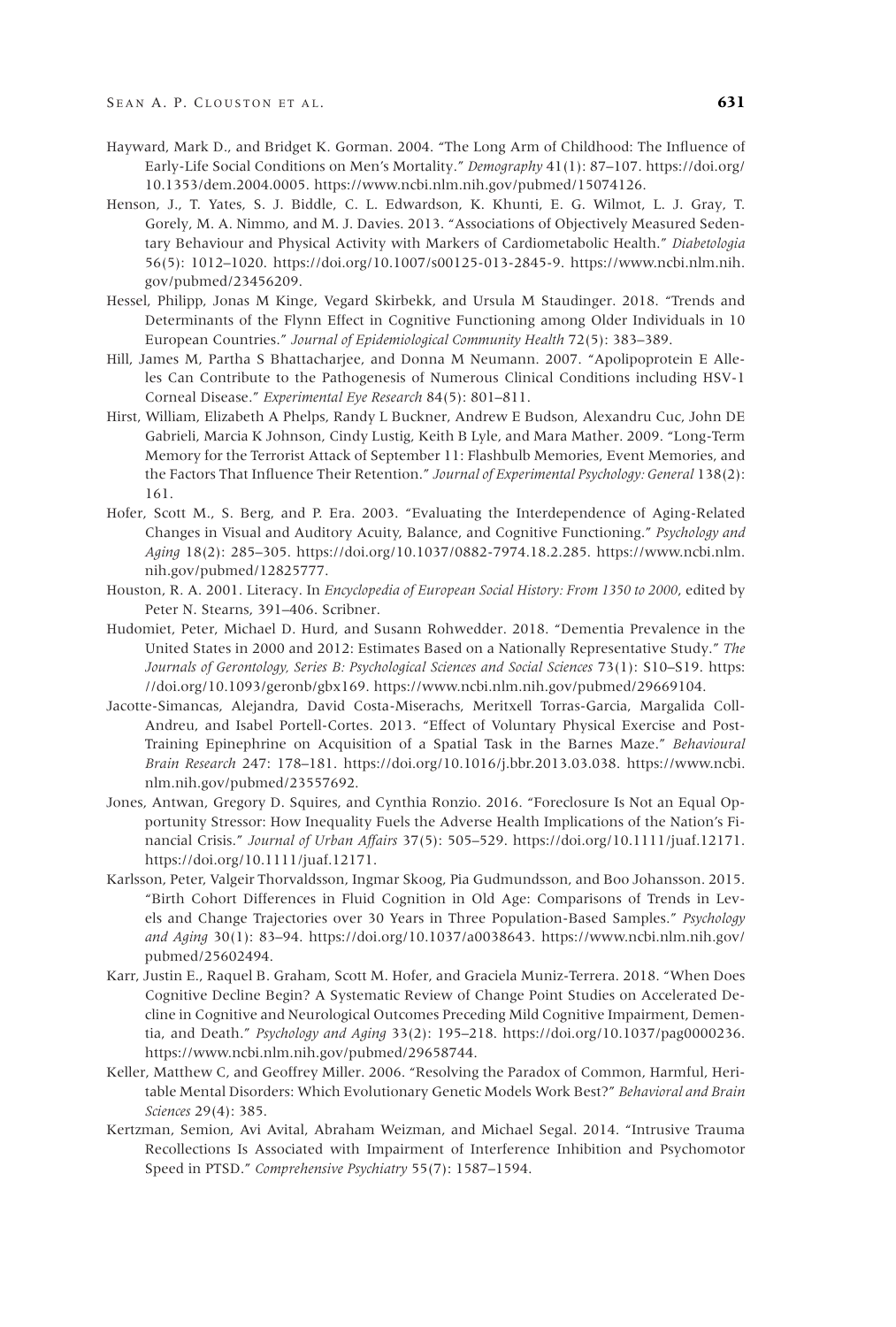- Knafo, Ariel, Sara R Jaffee, Patrick D Quinn, and K Paige Harden. 2013. "Differential Changes in Impulsivity and Sensation Seeking and the Escalation of Substance Use from Adolescence to Early Adulthood." *Development and Psychopathology* 25(1): 223–239.
- Kohler, Iliana V., Chiwoza Bandawe, Alberto Ciancio, Fabrice Kampfen, Collin F. Payne, James Mwera, James Mkandawire, and Hans-Peter Kohler. 2020. "Cohort Profile: The Mature Adults Cohort of the Malawi Longitudinal Study of Families and Health (MLSFH-MAC)." *BMJ Open* 10(10): e038232. [https://doi.org/10.1136/bmjopen-2020-038232.](https://doi.org/10.1136/bmjopen-2020-038232) [https://www.](https://www.ncbi.nlm.nih.gov/pubmed/33067285) [ncbi.nlm.nih.gov/pubmed/33067285.](https://www.ncbi.nlm.nih.gov/pubmed/33067285)
- Kosten, Thomas R., John W. Mason, Earl L. Giller, Robert B. Ostroff, and Laurie Harkness. 1987. "Sustained Urinary Norepinephrine and Epinephrine Elevation in Post-Traumatic Stress Disorder." *Psychoneuroendocrinology* 12(1): 13–20. [https://doi.org/10.1016/0306-4530\(87\)](https://doi.org/10.1016/0306-4530(87)90017-5) [90017-5.](https://doi.org/10.1016/0306-4530(87)90017-5) [https://www.ncbi.nlm.nih.gov/pubmed/3588809.](https://www.ncbi.nlm.nih.gov/pubmed/3588809)
- Kremen, William S., A. Beck, J. A. Elman, D. E. Gustavson, C. A. Reynolds, X. M. Tu, M. E. Sanderson-Cimino, M. S. Panizzon, E. Vuoksimaa, R. Toomey, C. Fennema-Notestine, D. J. Hagler, Jr., B. Fang, A. M. Dale, M. J. Lyons, and C. E. Franz. 2019. "Influence of Young Adult Cognitive Ability and Additional Education on Later-Life Cognition. " *Proceedings of the National Academy of Sciences of the United States of America* 116(6): 2021– 2026. [https://doi.org/10.1073/pnas.1811537116.](https://doi.org/10.1073/pnas.1811537116) [https://www.ncbi.nlm.nih.gov/pubmed/](https://www.ncbi.nlm.nih.gov/pubmed/30670647) [30670647.](https://www.ncbi.nlm.nih.gov/pubmed/30670647)
- Kuh, Diana, E. Joan Bassey, Suzanne Butterworth, Rebecca Hardy, Michael E. Wadsworth, and Team Musculoskeletal Study. 2005. "Grip Strength, Postural Control, and Functional Leg Power in a Representative Cohort of British Men and Women: Associations with Physical Activity, Health Status, and Socioeconomic Conditions." *The Journals of Gerontology. Series A, Biological Sciences and Medical Sciences* 60(2): 224–231. [https://doi.org/10.1093/gerona/60.2.224.](https://doi.org/10.1093/gerona/60.2.224) [https://www.ncbi.nlm.nih.gov/pubmed/15814867.](https://www.ncbi.nlm.nih.gov/pubmed/15814867)
- Langa, Kenneth M., Eric B. Larson, Eileen M. Crimmins, Jessica D. Faul, Deborah A. Levine, Mohammed U. Kabeto, and David R. Weir. 2017. "A Comparison of the Prevalence of Dementia in the United States in 2000 and 2012." *JAMA Internal Medicine* 177(1): 51–58. [https://doi.](https://doi.org/10.1001/jamainternmed.2016.6807) [org/10.1001/jamainternmed.2016.6807.](https://doi.org/10.1001/jamainternmed.2016.6807) [https://www.ncbi.nlm.nih.gov/pubmed/27893041.](https://www.ncbi.nlm.nih.gov/pubmed/27893041)
- Larson, Eric B, Kristine Yaffe, and Kenneth M Langa. 2013. "New Insights into the Dementia Epidemic." *New England Journal of Medicine* 369(24): 2275–2277.
- Leggett, Amanda, Philippa Clarke, Kara Zivin, Ryan J McCammon, Michael R Elliott, and Kenneth M Langa. 2019. "Recent Improvements in Cognitive Functioning Among Older US Adults: How Much Does Increasing Educational Attainment Explain?" *The Journals of Gerontology. Series B, Psychological Sciences and Social Sciences*, 74(3), 536–545.
- Link, Bruce G., and J. Phelan. 2010. "Social Conditions as Fundamental Causes of Health Inequalities." In *Handbook of Medical Sociology*, edited by Chloe E. Bird, Peter Conrad, Allen M. Fremont and Stefan Timmermans, 3–17. Nashville, TN: Vanderbilt University Press.
- Livingston, G., J. Huntley, A. Sommerlad, D. Ames, C. Ballard, S. Banerjee, C. Brayne, A. Burns, J. Cohen-Mansfield, C. Cooper, S. G. Costafreda, A. Dias, N. Fox, L. N. Gitlin, R. Howard, H. C. Kales, M. Kivimaki, E. B. Larson, A. Ogunniyi, V. Orgeta, K. Ritchie, K. Rockwood, E. L. Sampson, Q. Samus, L. S. Schneider, G. Selbaek, L. Teri, and N. Mukadam. 2020. "Dementia Prevention, Intervention, and Care: 2020 Report of the Lancet Commission." *Lancet* 396(10248): 413–446. [https://doi.org/10.1016/S0140-6736\(20\)30367-6.](https://doi.org/10.1016/S0140-6736(20)30367-6)
- Lynn, Richard. 1990. "The Role of Nutrition in Secular Increases in Intelligence." *Personality and Individual Differences* 11(3): 273–285.
- Lynn, Richard. 2013. "Who Discovered the Flynn Effect? A Review of Early Studies of the Secular Increase of Intelligence." *Intelligence* 41(6): 765–769.
- Maier, Ilko L., Andre Karch, Rafael Mikolajczyk, Mathias Bahr, and Jan Liman. 2015. "Effect of Beta-Blocker Therapy on the Risk of Infections and Death after Acute Stroke—A Historical COHORT Study." *PLoS One* 10(2): e0116836. [https://doi.org/10.1371/journal.pone.0116836.](https://doi.org/10.1371/journal.pone.0116836) [https://www.ncbi.nlm.nih.gov/pubmed/25643360.](https://www.ncbi.nlm.nih.gov/pubmed/25643360)
- Manton, KC, XL Gu, and SV Ukraintseva. 2005. "Declining Prevalence of Dementia in the US Elderly Population." *Advances of Gerontology* 16: 30–37.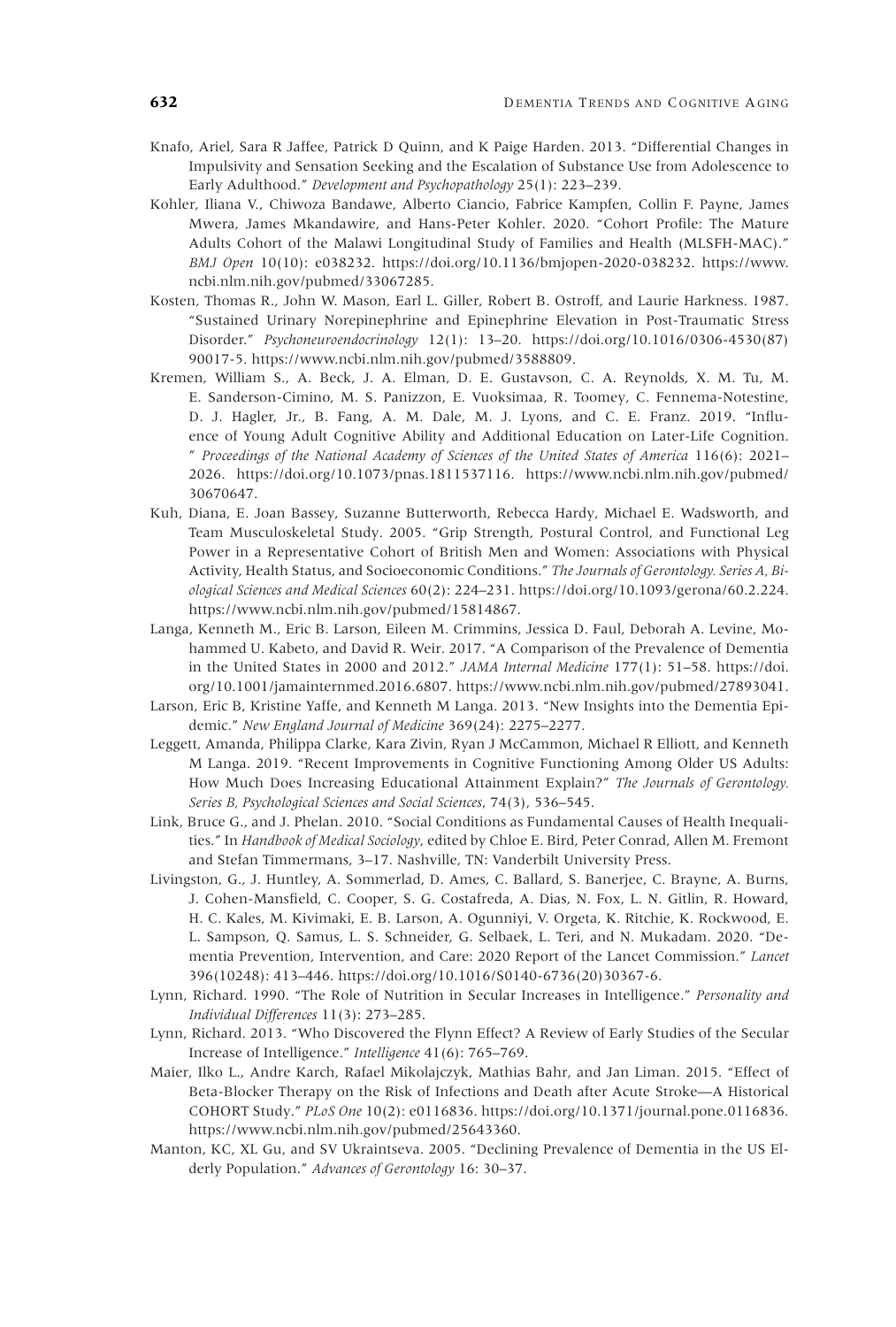- Matthews, Fiona E., Anthony Arthur, Lisa E. Barnes, John Bond, Carol Jagger, Louise Robinson, Carol Brayne., Function Medical Research Council Cognitive, and Collaboration Ageing. 2013. "A Two-Decade Comparison of Prevalence of Dementia in Individuals Aged 65 Years and Older from Three Geographical Areas of England: Results of the Cognitive Function and Ageing Study I and II." *Lancet* 382(9902): 1405–1412. [https://doi.org/10.1016/](https://doi.org/10.1016/S0140-6736(13)61570-6) [S0140-6736\(13\)61570-6.](https://doi.org/10.1016/S0140-6736(13)61570-6) [https://www.ncbi.nlm.nih.gov/pubmed/23871492.](https://www.ncbi.nlm.nih.gov/pubmed/23871492)
- Maurer, Jurgen. 2010. "Height, Education and Later-Life Cognition in Latin America and the Caribbean." *Economics and Human Biology* 8(2): 168–176. [https://doi.org/10.1016/j.ehb.2010.](https://doi.org/10.1016/j.ehb.2010.05.013) [05.013.](https://doi.org/10.1016/j.ehb.2010.05.013) [https://www.ncbi.nlm.nih.gov/pubmed/20678741.](https://www.ncbi.nlm.nih.gov/pubmed/20678741)
- McEwen, Bruce S. 2000. "The Neurobiology of Stress: From Serendipity to Clinical Relevance." *Brain Research* 886(1-2): 172–189. [https://doi.org/10.1016/s0006-8993\(00\)02950-4.](https://doi.org/10.1016/s0006-8993(00)02950-4) [https://](https://www.ncbi.nlm.nih.gov/pubmed/11119695) [www.ncbi.nlm.nih.gov/pubmed/11119695.](https://www.ncbi.nlm.nih.gov/pubmed/11119695)
- McKhann, Guy M, David S Knopman, Howard Chertkow, Bradley T Hyman, Clifford R Jack, Claudia H Kawas, William E Klunk, Walter J Koroshetz, Jennifer J Manly, and Richard Mayeux. 2011. "The Diagnosis of Dementia Due to Alzheimer's Disease: Recommendations from the National Institute on Aging-Alzheimer's Association Workgroups on Diagnostic Guidelines for Alzheimer's Disease." *Alzheimer's & Dementia* 7(3): 263–269.
- Miller, Jeffrey R., Tinka M. Piper, Jennifer Ahern, Melissa Tracy, Kenneth J. Tardiff, David Vlahov, and Sandro Galea. 2005. "Income Inequality and Risk of Suicide in New York City Neighborhoods: A Multilevel Case-Control Study." *Suicide & Life-Threatening Behavior* 35(4): 448–459. [https://doi.org/10.1521/suli.2005.35.4.448.](https://doi.org/10.1521/suli.2005.35.4.448) [https://www.ncbi.nlm.nih.gov/](https://www.ncbi.nlm.nih.gov/pubmed/16178697) [pubmed/16178697.](https://www.ncbi.nlm.nih.gov/pubmed/16178697)
- Mingroni, Michael A. 2007. "Resolving the IQ Paradox: Heterosis as a Cause of the Flynn Effect and Other Trends." *Psychological Review* 114(3): 806.
- Monahan, K. C., L. Steinberg, E. Cauffman, and E. P. Mulvey. 2009. "Trajectories of Antisocial Behavior and Psychosocial Maturity from Adolescence to Young Adulthood." *Developmental Psychology* 45(6): 1654–1668. [https://doi.org/10.1037/a0015862.](https://doi.org/10.1037/a0015862) [https://www.ncbi.nlm.nih.](https://www.ncbi.nlm.nih.gov/pubmed/19899922) [gov/pubmed/19899922.](https://www.ncbi.nlm.nih.gov/pubmed/19899922)
- Mortby, Moyra E, Nicolas Cherbuin, and Kaarin J Anstey. 2015. "Mild Behavioral Impairment: Association between Neuropsychiatric Symptoms and Activities of Daily Living." *Alzheimer's & Dementia* 11(7): P294.
- Mukherjee, Soumyadeep, Stefany Coxe, Kristopher Fennie, Purnima Madhivanan, and Mary Jo Trepka. 2017. "Stressful Life Event Experiences of Pregnant Women in the United States: A Latent Class Analysis." *Womens Health Issues* 27(1): 83–92. [https://doi.org/10.1016/j.whi.](https://doi.org/10.1016/j.whi.2016.09.007) [2016.09.007.](https://doi.org/10.1016/j.whi.2016.09.007) [https://www.ncbi.nlm.nih.gov/pubmed/27810166.](https://www.ncbi.nlm.nih.gov/pubmed/27810166)
- Munoz, Elizabeth, Robert S Stawski, Martin J Sliwinski, Joshua M Smyth, and Stuart WS Mac-Donald. 2018. "The Ups and Downs of Cognitive Function: Neuroticism and Negative Affect Drive Performance Inconsistency." *The Journals of Gerontology. Series B, Psychological Sciences and Social Sciences*. 75(2): 263-273
- Murty, Vishnu P., Finnegan Calabro, and Beatriz Luna. 2016. "The Role of Experience in Adolescent Cognitive Development: Integration of Executive, Memory, and Mesolimbic Systems." *Neuroscience and Biobehavioral Reviews* 70: 46–58. [https://doi.org/10.1016/j.neubiorev.2016.07.034.](https://doi.org/10.1016/j.neubiorev.2016.07.034) [https://www.ncbi.nlm.nih.gov/pubmed/27477444.](https://www.ncbi.nlm.nih.gov/pubmed/27477444)
- Nandi, Arijit, M Maria Glymour, Ichiro Kawachi, and Tyler J VanderWeele. 2012. "Using Marginal Structural Models to Estimate the Direct Effect of Adverse Childhood Social Conditions on Onset of Heart Disease, Diabetes, and Stroke." *Epidemiology (Cambridge, Mass.)* 23(2): 223.
- Nichols, Emma, Cassandra EI Szoeke, Stein Emil Vollset, Nooshin Abbasi, Foad Abd-Allah, Jemal Abdela, Miloud Taki Eddine Aichour, Rufus O Akinyemi, Fares Alahdab, and Solomon W Asgedom. 2019. "Global, Regional, and National Burden of Alzheimer's Disease and Other Dementias, 1990–2016: A Systematic Analysis for the Global Burden of Disease Study 2016." *The Lancet Neurology* 18(1): 88–106.
- Ohman, Lena, Steven Nordin, Jan Bergdahl, Lisbeth Slunga Birgander, and Anna Stigsdotter Neely. 2007. "Cognitive Function in Outpatients with Perceived Chronic Stress." *Scandinavian*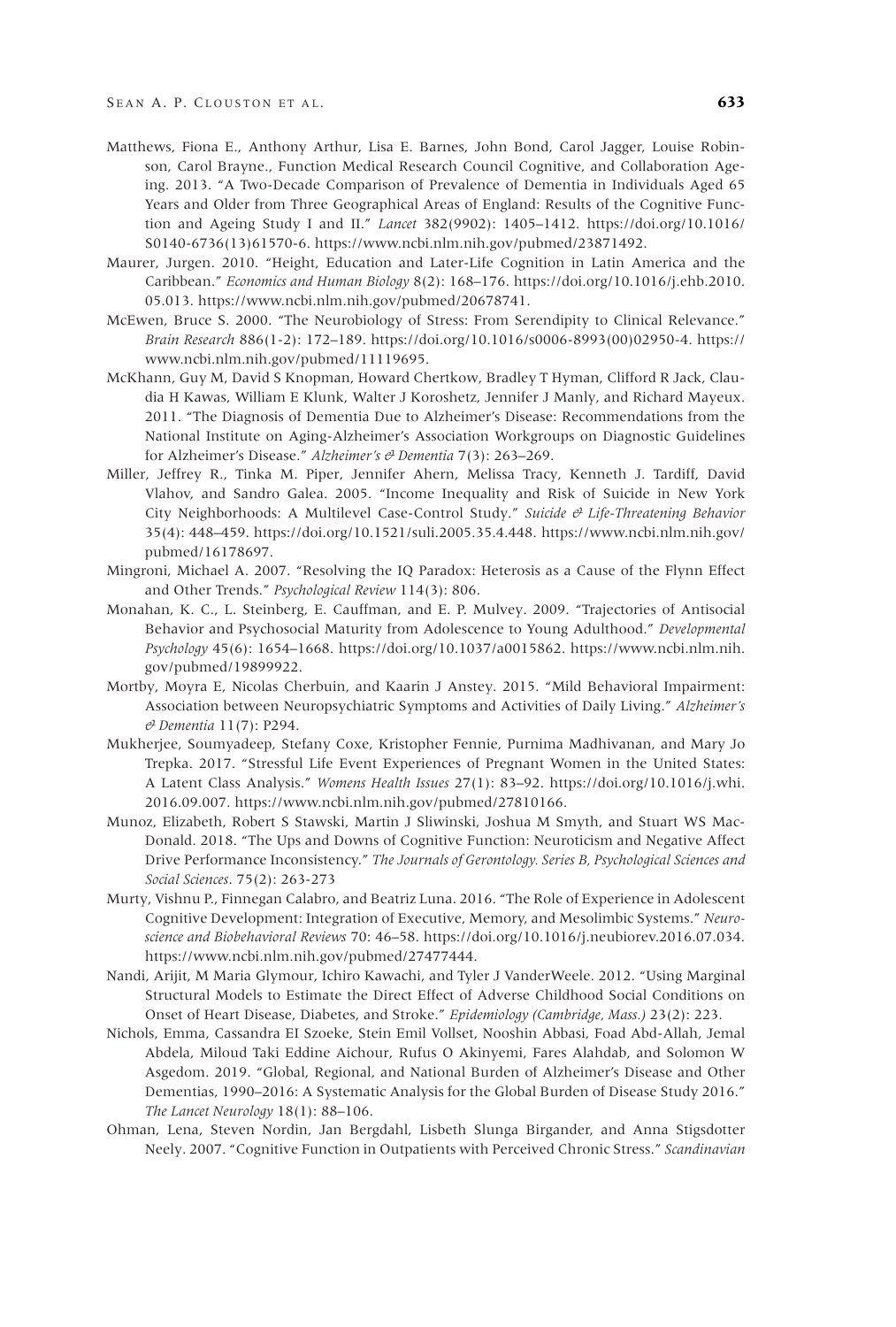*Journal of Work, Environment & Health* 33(3): 223–232. [https://doi.org/10.5271/sjweh.1131.](https://doi.org/10.5271/sjweh.1131) [https://www.ncbi.nlm.nih.gov/pubmed/17572832.](https://www.ncbi.nlm.nih.gov/pubmed/17572832)

- Palmer, George T., and G. Arthur Blakeslee. 1921. "Infant Mortality in Detroit." *American Journal of Public Health* 11(6): 502–507. [https://doi.org/10.2105/ajph.11.6.502.](https://doi.org/10.2105/ajph.11.6.502) [https://www.ncbi.nlm.](https://www.ncbi.nlm.nih.gov/pubmed/18010498) [nih.gov/pubmed/18010498.](https://www.ncbi.nlm.nih.gov/pubmed/18010498)
- Pfrieger, Frank W. 2003. "Outsourcing in the Brain: Do Neurons Depend on Cholesterol Delivery by Astrocytes?" *Bioessays* 25(1): 72–78.
- Pickett, Kate E., and Richard G. Wilkinson. 2015. "Income Inequality and Health: A Causal Review." *Social Science & Medicine* 128: 316–326. [https://doi.org/10.1016/j.socscimed.2014.12.](https://doi.org/10.1016/j.socscimed.2014.12.031) [031.](https://doi.org/10.1016/j.socscimed.2014.12.031) [https://www.ncbi.nlm.nih.gov/pubmed/25577953.](https://www.ncbi.nlm.nih.gov/pubmed/25577953)
- Pietschnig, Jakob, and Martin Voracek. 2015. "One Century of Global IQ Gains: A Formal Meta-Analysis of the Flynn Effect (1909–2013)." *Perspectives on Psychological Science* 10(3): 282– 306. [https://doi.org/10.1177/1745691615577701.](https://doi.org/10.1177/1745691615577701) [https://www.ncbi.nlm.nih.gov/pubmed/](https://www.ncbi.nlm.nih.gov/pubmed/25987509) [25987509.](https://www.ncbi.nlm.nih.gov/pubmed/25987509)
- Piketty, Thomas. 2014. "Capital in the Twenty-First Century: A Multidimensional Approach to the History of Capital and Social Classes." *British Journal of Sociology* 65(4): 736–747. [https://doi.](https://doi.org/10.1111/1468-4446.12115) [org/10.1111/1468-4446.12115.](https://doi.org/10.1111/1468-4446.12115) [https://www.ncbi.nlm.nih.gov/pubmed/25516350.](https://www.ncbi.nlm.nih.gov/pubmed/25516350)
- Piketty, Thomas, and Emmanuel Saez. 2006. "The Evolution of Top Incomes: A Historical and International Perspective." Working Paper 11955. *National Bureau of Economic Research*.
- Protsiv, Myroslava, Catherine Ley, Joanna Lankester, Trevor Hastie, and Julie Parsonnet. 2020. "Decreasing Human Body Temperature in the United States Since the Industrial Revolution." *Elife* 9: e49555. [https://doi.org/10.7554/eLife.49555.](https://doi.org/10.7554/eLife.49555) [https://www.ncbi.nlm.nih.gov/](https://www.ncbi.nlm.nih.gov/pubmed/31908267) [pubmed/31908267.](https://www.ncbi.nlm.nih.gov/pubmed/31908267)
- Ravaja, Niklas, Katri Raikkonen, Heikki Lyytinen, Terho Lehtimaki, and Liisa Keltikangas-Jarvinen. 1997. "Apolipoprotein E Phenotypes and Cardiovascular Responses to Experimentally Induced Mental Stress in Adolescent Boys." *Journal of Behavioral Medicine* 20(6): 571–587. [https:](https://doi.org/10.1023/a:1025518524884) [//doi.org/10.1023/a:1025518524884.](https://doi.org/10.1023/a:1025518524884) [https://www.ncbi.nlm.nih.gov/pubmed/9429989.](https://www.ncbi.nlm.nih.gov/pubmed/9429989)
- Richards, Marcus, and Ian J Deary. 2014. "A Life Course Approach to Cognitive Capability." In *A Life Course Approach to Healthy Ageing*, edited by D Kuh, R. Cooper, R Hardy, M Richards and Yoav Ben-Shlomo, 32–45. Oxford, UK: Oxford University Press.
- Robitaille, Annie, A. van den Hout, R. J. M. Machado, D. A. Bennett, I. Cukic, I. J. Deary, S. M. Hofer, E. O. Hoogendijk, M. Huisman, B. Johansson, A. V. Koval, M. van der Noordt, A. M. Piccinin, J. J. M. Rijnhart, A. Singh-Manoux, J. Skoog, I. Skoog, J. Starr, L. Vermunt, S. Clouston, and G. Muniz Terrera. 2018. "Transitions across Cognitive States and Death among Older Adults in Relation to Education: A Multistate Survival Model Using Data from Six Longitudinal Studies." *Alzheimer's & Dementia* 14(4): 462–472. [https://doi.org/10.1016/j.jalz.](https://doi.org/10.1016/j.jalz.2017.10.003) [2017.10.003.](https://doi.org/10.1016/j.jalz.2017.10.003) [https://www.ncbi.nlm.nih.gov/pubmed/29396108.](https://www.ncbi.nlm.nih.gov/pubmed/29396108)
- Rocca, Walter A., Ronald C. Petersen, David S. Knopman, Liesi E. Hebert, Denis A. Evans, Kathleen S. Hall, Sujuan Gao, Frederick W. Unverzagt, Kenneth M. Langa, Eric B. Larson, and Lon R. White. 2011. "Trends in the Incidence and Prevalence of Alzheimer's Disease, Dementia, and Cognitive Impairment in the United States." *Alzheimer's & Dementia* 7(1): 80–93. [https:](https://doi.org/10.1016/j.jalz.2010.11.002) [//doi.org/10.1016/j.jalz.2010.11.002.](https://doi.org/10.1016/j.jalz.2010.11.002) [https://www.ncbi.nlm.nih.gov/pubmed/21255746.](https://www.ncbi.nlm.nih.gov/pubmed/21255746)
- Rodgers, Joseph Lee. 1998. "A Critique of the Flynn Effect: Massive IQ Gains, Methodological Artifacts, or Both?" *Intelligence* 26(4): 337–356.
- Rodgers, Joseph Lee. 2015. "Methodological Issues Associated with Studying the Flynn Effect: Exploratory and Confirmatory Efforts in the Past, Present, and Future." *Journal of Intelligence* 3(4): 111–120.
- Rovio, Suvi, Ingemar Kåreholt, Eeva-Liisa Helkala, Matti Viitanen, Bengt Winblad, Jaakko Tuomilehto, Hilkka Soininen, Aulikki Nissinen, and Miia Kivipelto. 2005. "Leisure-Time Physical Activity at Midlife and the Risk of Dementia and Alzheimer's Disease." *The Lancet Neurology* 4(11): 705–711.
- Rowshan Ravan, A., C. Bengtsson, L. Lissner, L. Lapidus, and C. Bjorkelund. 2010. "Thirty-Six-Year Secular Trends in Sleep Duration and Sleep Satisfaction, and Associations with Mental Stress and Socioeconomic Factors—Results of the Population Study of Women in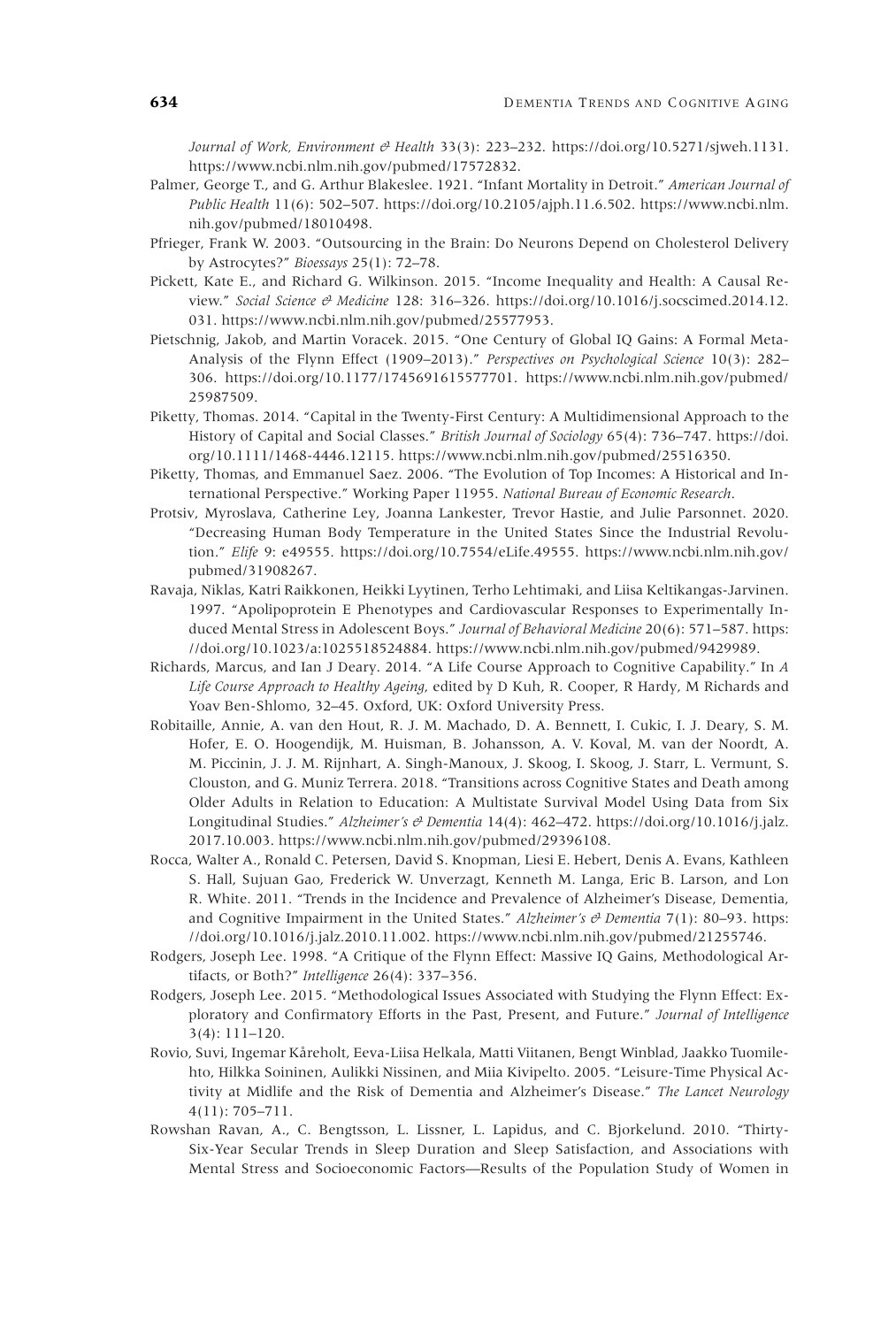Gothenburg, Sweden." *Journal of Sleep Research* 19(3): 496–503. [https://doi.org/10.1111/j.](https://doi.org/10.1111/j.1365-2869.2009.00815.x) [1365-2869.2009.00815.x.](https://doi.org/10.1111/j.1365-2869.2009.00815.x) [https://www.ncbi.nlm.nih.gov/pubmed/20477952.](https://www.ncbi.nlm.nih.gov/pubmed/20477952)

- Ryder, Norman B. 1985. "The cohort as a Concept in the Study of Social Change." In *Cohort Analysis in Social Research*, 9–44. Springer.
- Sabia, Séverine, Hermann Nabi, Mika Kivimaki, Martin J Shipley, Michael G Marmot, and Archana Singh-Manoux. 2009. "Health Behaviors from Early to Late Midlife as Predictors of Cognitive Function the Whitehall II Study." *American Journal of Epidemiology* 170(4): 428–437.
- Salthouse, Timothy A. 2015. "Test Experience Effects in Longitudinal Comparisons of Adult Cognitive Functioning." *Developmental Psychology* 51(9): 1262–1270. [https://doi.org/10.1037/](https://doi.org/10.1037/dev0000030) [dev0000030.](https://doi.org/10.1037/dev0000030) [https://www.ncbi.nlm.nih.gov/pubmed/26098579.](https://www.ncbi.nlm.nih.gov/pubmed/26098579)
- Salthouse, Timothy A. 2017. "Contributions of the Individual Differences Approach to Cognitive Aging." *The Journals of Gerontology, Series B: Psychological Sciences and Social Sciences* 72(1): 7–15. [https://doi.org/10.1093/geronb/gbw069.](https://doi.org/10.1093/geronb/gbw069) [https://www.ncbi.nlm.nih.gov/](https://www.ncbi.nlm.nih.gov/pubmed/27371859) [pubmed/27371859.](https://www.ncbi.nlm.nih.gov/pubmed/27371859)
- Schaie, K. W. 1994. "The Course of Adult Intellectual Development." *The American Psychologist* 49(4): 304–313. [https://doi.org/10.1037//0003-066x.49.4.304.](https://doi.org/10.1037//0003-066x.49.4.304) [https://www.ncbi.nlm.nih.](https://www.ncbi.nlm.nih.gov/pubmed/8203802) [gov/pubmed/8203802.](https://www.ncbi.nlm.nih.gov/pubmed/8203802)
- Schrijvers, Elisabeth MC, Benjamin FJ Verhaaren, Peter J Koudstaal, Albert Hofman, M Arfan Ikram, and Monique MB Breteler. 2012. "Is Dementia Incidence Declining? Trends in Dementia Incidence since 1990 in the Rotterdam Study." *Neurology* 78(19): 1456–1463.
- Seeman, Teresa E, Bruce S McEwen, John W Rowe, and Burton H Singer. 2001. "Allostatic Load as a Marker of Cumulative Biological Risk: MacArthur Studies of Successful Aging." *Proceedings of the National Academy of Sciences* 98(8): 4770–4775.
- Sheets, Erin S, and W Edward Craighead. 2014. "Comparing Chronic Interpersonal and Noninterpersonal Stress Domains as Predictors of depression Recurrence in Emerging Adults." *Behaviour Research and Therapy* 63: 36–42.
- Skirbekk, Vegard, E. Loichinger, and D. Weber. 2012. "Variation in Cognitive Functioning as a Refined Approach to Comparing Aging across Countries." *Proceedings of the National Academy of Sciences of the United States of America* 109(3): 770–774. [https://doi.org/10.1073/pnas.](https://doi.org/10.1073/pnas.1112173109) [1112173109.](https://doi.org/10.1073/pnas.1112173109) [https://www.ncbi.nlm.nih.gov/pubmed/22184241.](https://www.ncbi.nlm.nih.gov/pubmed/22184241)
- Skirbekk, Vegard, Marcin Stonawski, Eric Bonsang, and Ursula M. Staudinger. 2013. "The Flynn Effect and Population Aging." *Intelligence* 41(3): 169–177. [https://doi.org/10.1016/j.intell.2013.](https://doi.org/10.1016/j.intell.2013.02.001) [02.001.](https://doi.org/10.1016/j.intell.2013.02.001) [http://www.sciencedirect.com/science/article/pii/S0160289613000068.](http://www.sciencedirect.com/science/article/pii/S0160289613000068)
- Snowdon, D. A., L. H. Greiner, and W. R. Markesbery. 2000. "Linguistic Ability in Early Life and the Neuropathology of Alzheimer's Disease and Cerebrovascular Disease. Findings from the Nun Study." *Annals of the New York Academy of Sciences* 903(1): 34–38. [https://doi.org/10.1111/](https://doi.org/10.1111/j.1749-6632.2000.tb06347.x) [j.1749-6632.2000.tb06347.x.](https://doi.org/10.1111/j.1749-6632.2000.tb06347.x) [https://www.ncbi.nlm.nih.gov/pubmed/10818486.](https://www.ncbi.nlm.nih.gov/pubmed/10818486)
- Stawski, Robert S., Martin J. Sliwinski, and Joshua M. Smyth. 2006. "Stress-Related Cognitive Interference Predicts Cognitive Function in Old Age." *Psychology and Aging* 21(3): 535–544. [https:](https://doi.org/10.1037/0882-7974.21.3.535) [//doi.org/10.1037/0882-7974.21.3.535.](https://doi.org/10.1037/0882-7974.21.3.535) [https://www.ncbi.nlm.nih.gov/pubmed/16953715.](https://www.ncbi.nlm.nih.gov/pubmed/16953715)
- Stern, Yaakov, Eider M. Arenaza-Urquijo, David Bartres-Faz, Sylvie Belleville, Marc Cantilon, Gael Chetelat, Michael Ewers, Nicolai Franzmeier, Gerd Kempermann, William S. Kremen, Ozioma Okonkwo, Nikolaos Scarmeas, Anja Soldan, Chinedu Udeh-Momoh, Michael Valenzuela, Prashanthi Vemuri., Eero Vuoksimaa, Resilience the Reserve, P. I. A. Empirical Definitions Protective Factors, and Workgroup Conceptual Frameworks. 2020. "Whitepaper: Defining and Investigating Cognitive Reserve, Brain Reserve, and Brain Maintenance." *Alzheimer's & Dementia* 16(9): 1305–1311. [https://doi.org/10.1016/j.jalz.2018.07.219.](https://doi.org/10.1016/j.jalz.2018.07.219) [https:](https://www.ncbi.nlm.nih.gov/pubmed/30222945) [//www.ncbi.nlm.nih.gov/pubmed/30222945.](https://www.ncbi.nlm.nih.gov/pubmed/30222945)
- Teasdale, Thomas W, and David R Owen. 2008. "Secular Declines in Cognitive Test Scores: A Reversal of the Flynn Effect." *Intelligence* 36(2): 121–126.
- Trahan, Lisa H., Karla K. Stuebing, Merrill Hiscock, and Jack M. Fletcher. 2014. "The Flynn Effect: A Meta-Analysis." *Psychological Bulletin* 140(5): 1332–1360. [https://doi.org/10.1037/a0037173.](https://doi.org/10.1037/a0037173) [https://www.ncbi.nlm.nih.gov/pubmed/24979188.](https://www.ncbi.nlm.nih.gov/pubmed/24979188)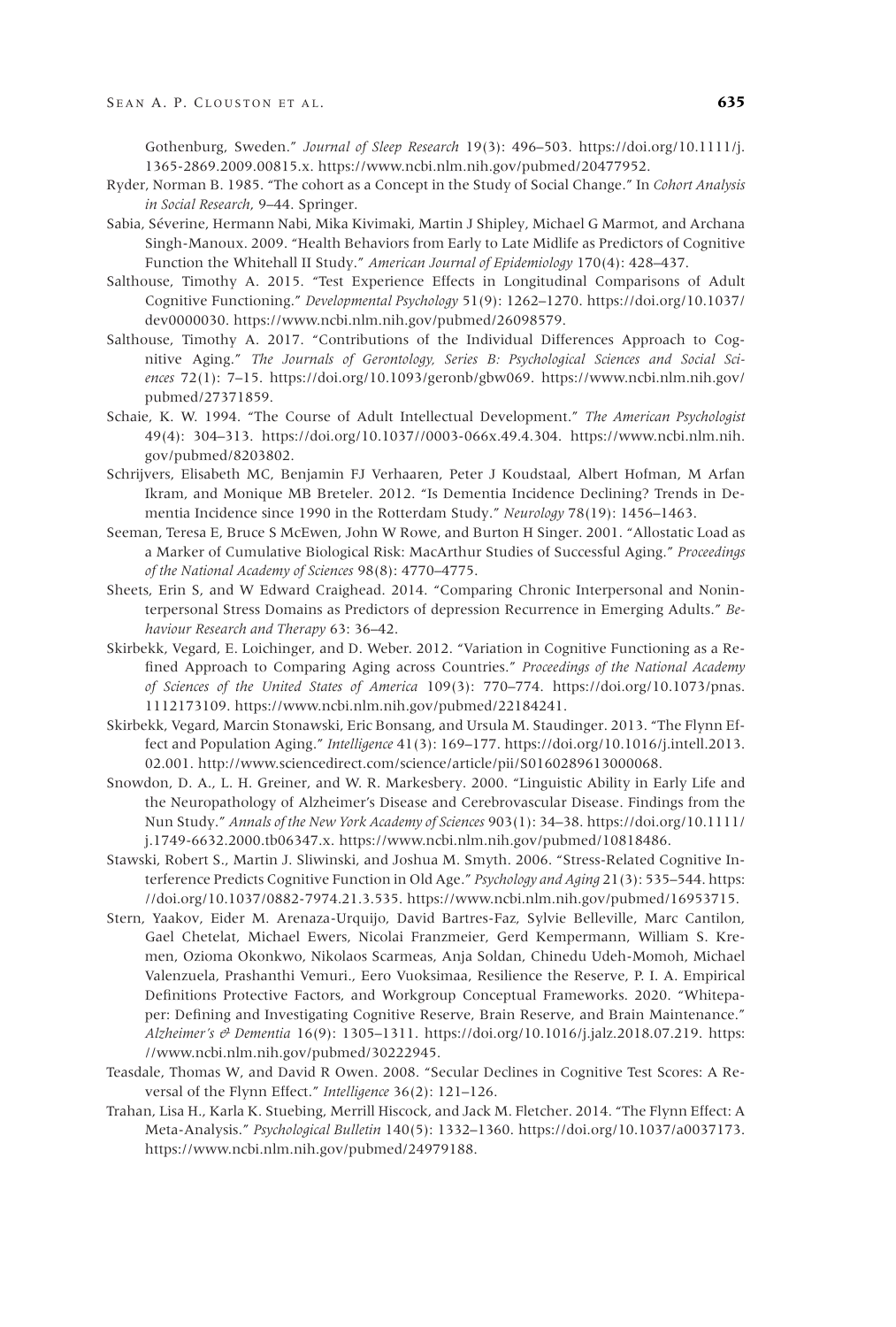- UNICEF. 2016. "Children: Reducing Mortality." Media Center. WHO New Room Fact Sheets. Access date was March 1 2019.
- UNICEF, WHO, World Bank, and UN DESA/Population Division. 2015. *Levels and Trends in Child Mortality 2015*. edited by UNICEF. Geneva.
- United Nations Educational Scientific and Cultural Organization. 1953. *Progress of Literacy in Various Countries: A Preliminary Statistical Study of Available Census Data Since 1900*. Paris, France: UNESCO.
- Valenzuela, Michael J., and Perminder Sachdev. 2006. "Brain Reserve and Dementia: A Systematic Review." *Psychological Medicine* 36(4): 441–454. [https://doi.org/10.1017/](https://doi.org/10.1017/S0033291705006264) [S0033291705006264.](https://doi.org/10.1017/S0033291705006264) [https://www.ncbi.nlm.nih.gov/pubmed/16207391.](https://www.ncbi.nlm.nih.gov/pubmed/16207391)
- van den Berg, Gerard J., Pia R. Pinger, and Johannes Schoch. 2016. "Instrumental Variable Estimation of the Causal Effect of Hunger Early in Life on Health Later in Life." *The Economic Journal* 126(591): 465–506. [https://doi.org/10.1111/ecoj.12250. https://doi.org/10.1111/ecoj.12250.](https://doi.org/10.1111/ecoj.12250)
- van den Kommer, Tessa N., Dorly J. H. Deeg, Wiesje M. van der Flier, and Hannie C. Comijs. 2018. "Time Trend in Persistent Cognitive Decline: Results From the Longitudinal Aging Study Amsterdam." *The Journals of Gerontology, Series B: Psychological Sciences and Social Sciences* 73(1): S57–S64. [https://doi.org/10.1093/geronb/gbx151.](https://doi.org/10.1093/geronb/gbx151) [https://www.ncbi.nlm.nih.gov/pubmed/](https://www.ncbi.nlm.nih.gov/pubmed/29669101) [29669101.](https://www.ncbi.nlm.nih.gov/pubmed/29669101)
- van Deurzen, Ioana, Erik van Ingen, and Wim J. H. van Oorschot. 2015. "Income Inequality and Depression: The Role of Social Comparisons and Coping Resources." *European Sociological Review* 31(4): 477–489. [https://doi.org/10.1093/esr/jcv007.](https://doi.org/10.1093/esr/jcv007) [http://esr.oxfordjournals.org/](http://esr.oxfordjournals.org/content/early/2015/03/13/esr.jcv007.abstract) [content/early/2015/03/13/esr.jcv007.abstract.](http://esr.oxfordjournals.org/content/early/2015/03/13/esr.jcv007.abstract)
- Vasterling, Jennifer J, Lisa M Duke, Kevin Brailey, Joseph I Constans, Albert N Allain, and Patricia B Sutker. 2002. "Attention, Learning, and Memory Performances and Intellectual Resources in Vietnam Veterans: PTSD and No Disorder Comparisons." *Neuropsychology* 16(1): 5.
- Veitch, Dallas P., Karl E. Friedl, and Michael W. Weiner. 2013. "Military Risk Factors for Cognitive Decline, Dementia and Alzheimer's Disease." *Current Alzheimer Research* 10(9): 907–930. [https://doi.org/10.2174/15672050113109990142.](https://doi.org/10.2174/15672050113109990142) [https://www.ncbi.nlm.nih.gov/](https://www.ncbi.nlm.nih.gov/pubmed/23906002) [pubmed/23906002.](https://www.ncbi.nlm.nih.gov/pubmed/23906002)
- Wang, Hui-Xin, Stuart W. MacDonald, Serhiy Dekhtyar, and Laura Fratiglioni. 2017. "Association of Lifelong Exposure to Cognitive Reserve-Enhancing Factors with Dementia Risk: A Community-Based Cohort Study." *PLoS Medicine* 14(3): e1002251. [https://doi.org/10.1371/](https://doi.org/10.1371/journal.pmed.1002251) [journal.pmed.1002251.](https://doi.org/10.1371/journal.pmed.1002251) [https://www.ncbi.nlm.nih.gov/pubmed/28291786.](https://www.ncbi.nlm.nih.gov/pubmed/28291786)
- Weuve, Jennifer, Kumar B Rajan, Lisa L Barnes, Robert S Wilson, and Denis A Evans. 2018. "Secular Trends in Cognitive Performance in Older Black and White US Adults, 1993–2012: Findings from the Chicago Health and Aging Project." *The Journals of Gerontology. Series B, Psychological Sciences and Social Sciences* 73(1): S73–S81.
- White, Lon, Rebecca Gelber, Lenore Launer, Chris Zarow, Joshua Sonnen, Jane Uyehara-Lock, Kamal Masaki, George Ross, and Helen Petrovitch. 2013. "Beta Blocker Treatment of Hypertensive Older Persons Ameliorates the Brain Lesions of Dementia Measured at Autopsy: The Honolulu-Asia Aging Study (S44. 005)." *Neurology* 80(7): S44.005.
- Wilhelmsen, L., G. Berglund, D. Elmfeldt, T. Fitzsimons, H. Holzgreve, J. Hosie, P. E. Hornkvist, K. Pennert, J. Tuomilehto, and H. Wedel. 1987. "Beta-Blockers Versus Diuretics in Hypertensive Men: Main Results from the HAPPHY Trial." *Journal of Hypertension* 5(5): 561– 572. [https://doi.org/10.1097/00004872-198710000-00009.](https://doi.org/10.1097/00004872-198710000-00009) [https://www.ncbi.nlm.nih.gov/](https://www.ncbi.nlm.nih.gov/pubmed/2892881) [pubmed/2892881.](https://www.ncbi.nlm.nih.gov/pubmed/2892881)
- Wilkinson, R. G., and Kate E. Pickett. 2006. "Income Inequality and Population Health: A Review and Explanation of the Evidence." *Social Science & Medicine* 62(7): 1768–1784. [https://doi.org/](https://doi.org/10.1016/j.socscimed.2005.08.036) [10.1016/j.socscimed.2005.08.036.](https://doi.org/10.1016/j.socscimed.2005.08.036) [https://www.ncbi.nlm.nih.gov/pubmed/16226363.](https://www.ncbi.nlm.nih.gov/pubmed/16226363)
- Williamson, J. D., M. Espeland, S. B. Kritchevsky, A. B. Newman, A. C. King, M. Pahor, J. M. Guralnik, L. A. Pruitt, M. E. Miller. and Life Study Investigators. 2009. "Changes in Cognitive Function in a Randomized Trial of Physical Activity: Results of the Lifestyle Interventions and Independence for Elders Pilot Study." *The Journals of Gerontology. Series A,*